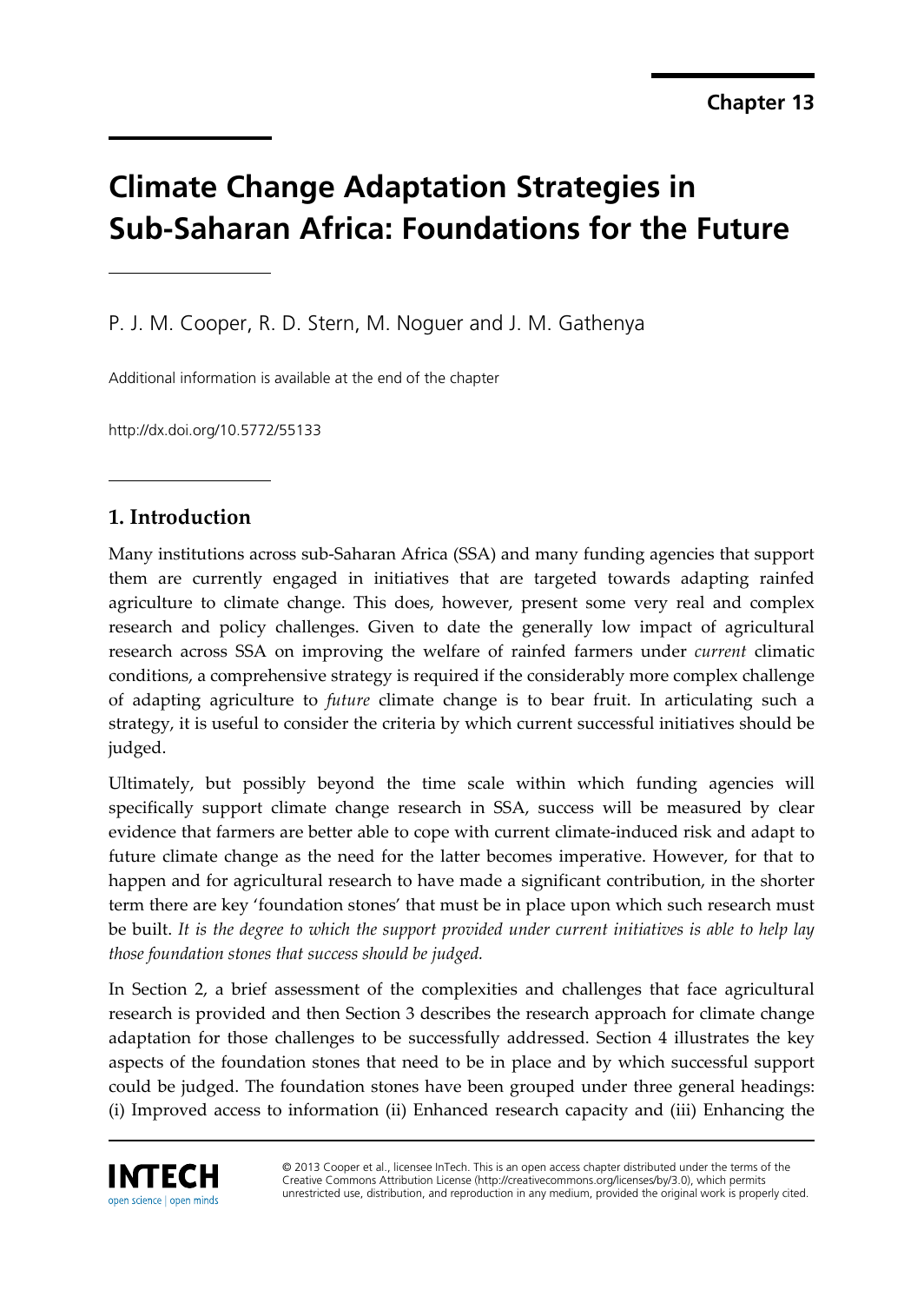impact of research. In the final section (Section 5), several recommendations have been suggested for actions that funding agencies and research institutions alike might wish to consider.

## **2. Rainfed agricultural development in Africa: A complex challenge**

Rainfed agriculture in SSA has evolved gradually over the years in response to spatially very variable environmental conditions (principally rainfall, temperature and soil types) as well as diverse cultural, social and economic drivers. As a result, the types of farming systems that we see today are also very diverse, as are the development problems that they pose. The outcome has been that agricultural development, even in the absence of projected climate change, has already proved to be a challenging undertaking and after many decades of endeavour only moderate success has been observed.

In spite of the economic importance of rainfed agriculture in the region, both in terms of its contribution to National GDP and its role in providing a livelihood to a very high percentage of the human population, investment in this vital production system, and hence its productivity, has stagnated compared with other regions of the world where small-scale rainfed agriculture is important. As population continues to grow worldwide, increased food demand, hence a need for higher crop yields, has led to more intensive land use resulting in nutrient mining and degraded soils. Such nutrient depletion on a continent wide scale can only be reversed with the help of chemical fertilizers and hence fertilizer use trends can act as a useful proxy indicator of investment in agriculture. Average rates of fertilizer use have risen ten-fold, from 5 to 50 kg ha<sup>-1</sup> in many parts of Asia and Latin America during the last 50 years whilst in SSA they have stagnated at a very low level of about 5 kg ha-1 from about 1980 onwards (Figure 1).



Figure 1. Fertilizer use trends (kg ha<sup>-1</sup>) in Africa, Asia and Latin America: 1960-2003 [1]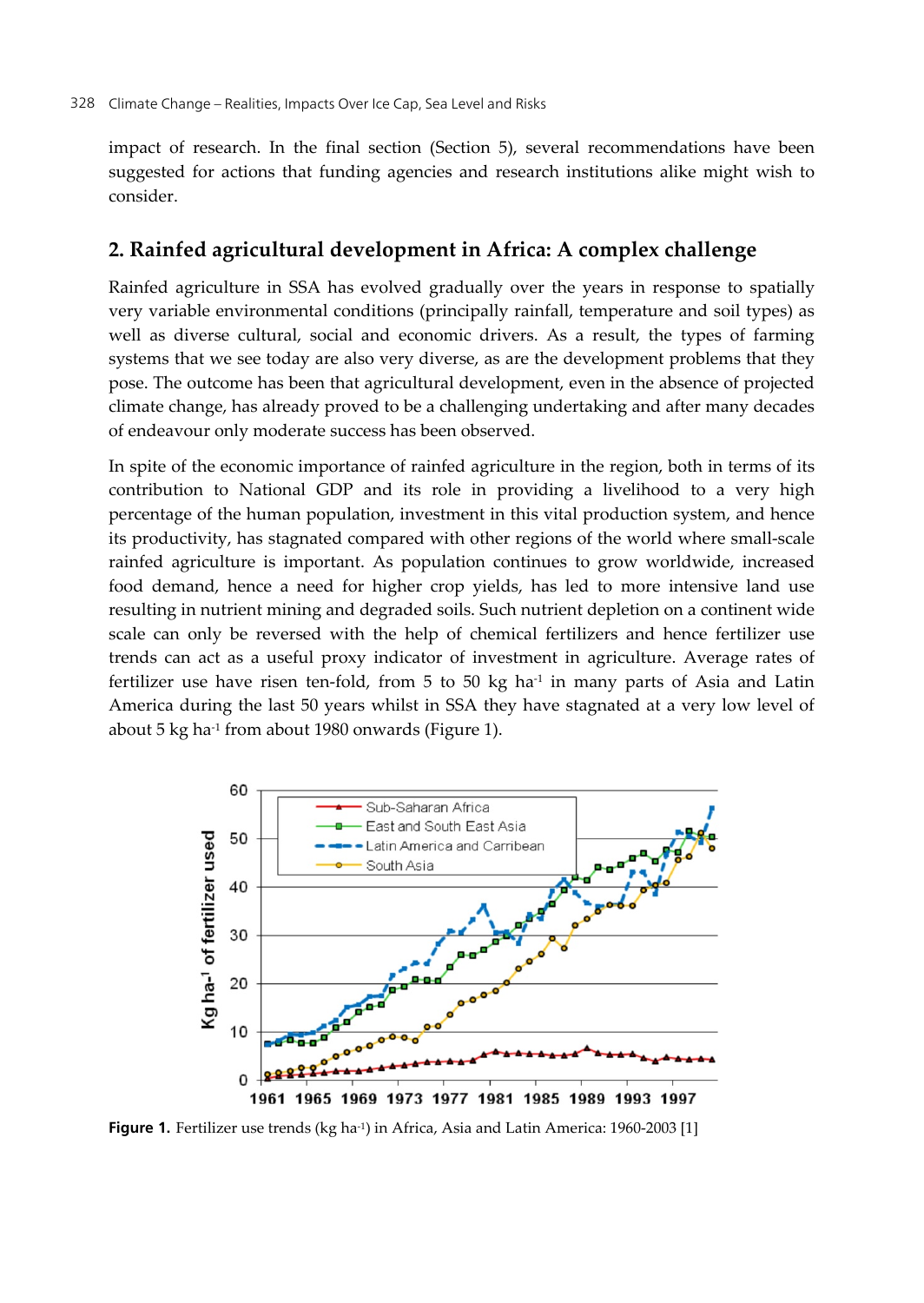There are many complex and interrelated issues that contribute to this state of affairs. The outcomes of lack of investment and low production of rainfed agriculture reinforce each other, leading to poverty traps and increased vulnerability of livelihoods to climatic and other shocks [2]. This has become well recognized and an emerging political will, both within and outside SSA, to support increased investment in rainfed agriculture is gaining momentum [3]. Nevertheless, for such investment strategies to produce the needed impact on a wide scale, favourable policies, institutional arrangements and basic development infrastructure are required for proper functioning of markets. An enabling investment policy environment would therefore include the existence of proper incentives, market access, information, input supply systems and the institutions required to reinforce their use [4, 5]. However, in many countries in SSA, low per capita incomes, debt servicing and negative balance of payments at the national level still undermine both the ability of governments to invest in basic infrastructure needed for markets and the private sector to operate effectively.

However, in spite of the emerging signs of greater commitment to rainfed agriculture in SSA, there is one fundamental characteristic of this sector that will continue to pose challenges. Rainfall variability, both within and between seasons, creates an underlying climate-induced risk and uncertainty for current farm-level production as well as for the potential impact of innovations designed to improve crop, soil and livestock management practices. This uncertainty discourages the adoption of improved farming practices and the beneficial 'investment' decisions required, not only from farming communities, but also from a wide range of additional agricultural stakeholders. They show an understandable reluctance to invest in potentially more sustainable, productive and economically rewarding practices when the returns to investment appear so unpredictable from season to season [6].

Overlaid on this challenging state of affairs is the accepted prediction that, whatever happens to future greenhouse gas emissions, we are now locked into global warming and inevitable changes to climatic patterns which are likely to exacerbate existing rainfall variability in SSA and further increase the frequency of climatic extremes [7]. '*Adaptation to climate change is therefore no longer a secondary and long-term response option only to be considered as a last resort. It is now prevalent and imperative, and for those communities already vulnerable to the impacts of present day climatic hazards, an urgent imperative*' [8]. This is the challenge that many institutions, and the funding agencies who support them, are attempting to address, namely to identify, investigate and promote climate change adaptation strategies for the diverse farming systems of SSA.

In undertaking research on strategies for adapting agriculture to progressive climate change, there is the need to understand the possible nature and timescale of those evolving climatic conditions to which farmers will need to adapt to. It is also important that the uncertainties associated with these projections are understood. Uncertainty in climate projections occurs from three principal sources:

i. Natural internal variability of the climate system – arising from factors such as variations in the therrmohaline circulation, El Niño-Southern Oscillation, and changes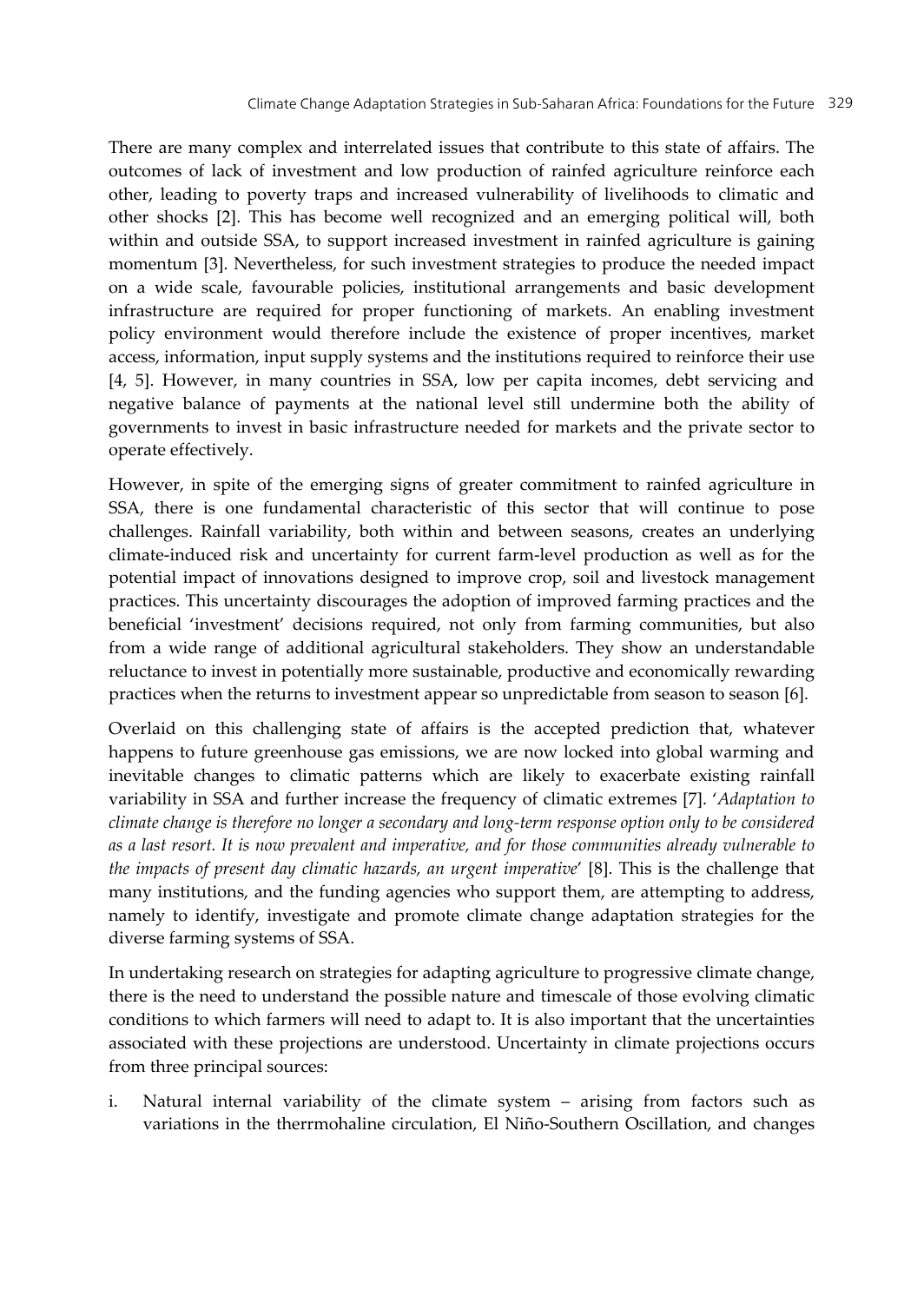in the ocean heat content. These are the natural internal processes within the climate system.

- ii. Model uncertainty climate scientists use climate models to project plausible future climate scenarios. These models are a physical representation of how the climate system works but there are still limitations in the knowledge of the process that govern the climate system coupled with limited computing resources.
- iii. Scenario uncertainty climate projections are based on emission scenarios, such as emissions of CO2 and other 'greenhouse' gases. These scenarios are created based on assumptions on how the future will evolve, and of course there is considerable uncertainty associated with those assumptions.

The climate community is working to reduce these uncertainties [9, 10] through, for example, using multi-model ensembles. From these uncertainties, for seasonal precipitation, internal variability is the dominant source of uncertainty for the first few decades, while model uncertainty is the dominant source of uncertainty for longer lead times. *At the moment, adaptation decisions will need to be made in the context of high uncertainty concerning regional changes in precipitation.* 

To try to account for these uncertainties the IPCC, in its latest report [7], assessed results from a range of Atmosphere-Ocean General Circulation Models (AOGCM) and provided climate projections for the end of the  $21<sup>st</sup>$  Century. Projections from all these models show substantial agreement, but as might be expected, there are still considerable differences between the various models. For example, Table 1 provides information for East Africa generated from a set of 21 AOGCMs for one of the SRES emission scenarios group (the A1B scenario) focusing on the change in climate between the 1980 to 1999 period in the 20th century integrations and the 2080 to 2090 period of A1B. Table 1 shows the minimum, maximum, median (50%), and 25 and 75% quartile values among the 21 models, for temperature  $(^{\circ}C)$  and precipitation  $(^{\circ}\!\%)$  change.

| Month      | Temperature Response (°C) |     |     |     |     | Precipitation Response (%) |      |    |    |     |
|------------|---------------------------|-----|-----|-----|-----|----------------------------|------|----|----|-----|
|            | Min                       | 25  | 50  | 75  | Max | Min                        | 25   | 50 | 75 | Max |
| DJF        | 2.0                       | 2.6 | 3.1 | 3.4 | 4.2 | $-3$                       | 6    | 13 | 16 | 33  |
| <b>MAM</b> | 1.7                       | 2.7 | 3.2 | 3.5 | 4.5 | -9                         |      | 6  | Q  | 20  |
| HА         | 1.6                       | 2.7 | 3.4 | 3.6 | 4.7 | $-18$                      | $-2$ | 4  |    | 16  |
| <b>SON</b> | 1.9                       | 2.6 | 3.1 | 3.6 | 4.3 | $-10$                      | 3    |    | 13 | 38  |

**Table 1.** Projected climate change in East Africa by the end of the 21st century [7]

With regard to temperature there is a clear consensus across all models that temperatures *will* increase, although the predicted range is quite large and, agriculturally speaking, very important. A rise in mean temperatures of over 4°C by 2100 would have very different and much more dramatic impacts than an increase of less than 2°C. The clear consensus that we *are* living in a warming world has been widely confirmed through trend analyses of longterm historical daily temperature records both worldwide and in SSA. This is useful in that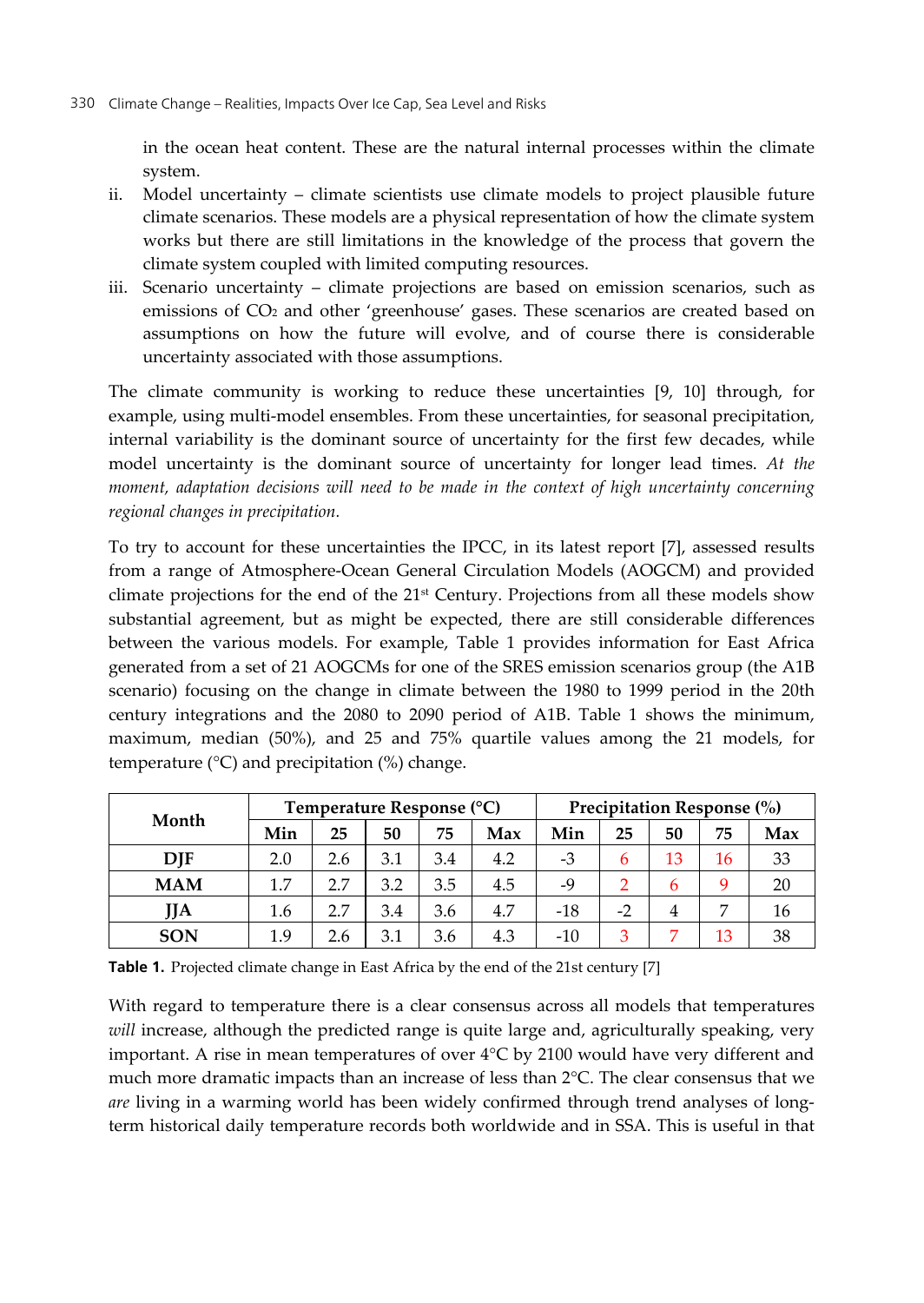it provides a clear framework within which research into adaptation strategies to deal with increasing temperatures can be framed with some degree of confidence.

For rainfall, the picture is less clear with some models, for example, projecting quite severe drying in Eastern Africa in different three monthly periods and others projecting substantial wetting. However, monthly periods in which the middle half (25–75% quartiles) of the model projection distribution is of the same sign are coloured red in Table 1 and point to an emerging consensus that for both the short rains (OND) and the long rains (MAM) in East Africa, the probability is that it will become wetter over time due to an increased frequency of El Niño type events.

However, unlike the confirmation provided by trend analyses of historical weather data for temperature increases, corresponding analyses for changes in rainfall totals and distribution patterns do not currently confirm such a wetting trend in East Africa and complimentary evidence from recent publications on the impact of climate change on food security is often conflicting, for example:

- In [11] it is concluded that Eastern Africa is 'largely insulated' from the impacts of climate change with temperatures only rising by 1°C by 2030 and in general, rainfall increasing by 7 to 9% with a corresponding increase in the length of the growing season in many parts [12].
- In contrast, in an analysis of East African rainfall data, [13] suggest a decline in the long rains (MAM) in Eastern Africa which they attribute to increases in the Indian Ocean sea surface temperature, thus threatening future food security, but …
- A trend analyses of the long rains precipitation covering the same time period undertaken for five locations in Kenya [14] and one location in Uganda [15] failed to identify any such drying or indeed wetting trends.

A further additional source of uncertainty is introduced when downscaling techniques are used to try to give "better" regional projection of climate, in other words information below the grid scale of the AOGCM. These techniques include the use of sophisticated statistical methods, such as regression type models and weather generators, and also dynamical based methods such as high resolution climate models to represent global or regional subdomains. These techniques have been used with varied degree of success. For example, [7], Chapter 11 assesses these approaches and conclude that "*downscaling methods have matured since the Third Assessment Report* [16] *and have been more widely applied, although only in some regions has large-scale coordination of multi-model downscaling of climate change simulations been achieved*." In [17], a review of downscaling methodologies for Africa Climate applications was presented. They concluded that "*downscaling is best understood as an attempt to increase the understanding of climate change influences at the regional scale. In that context, a variety of methodologies should be explored, using all tools possible to increase that understanding*"

In summary therefore, from the outset, researchers are faced with the following challenges:

 To date, even in the absence of climate change, the development of the diverse rainfed agricultural systems in Africa has been disappointing. The low adoption of innovative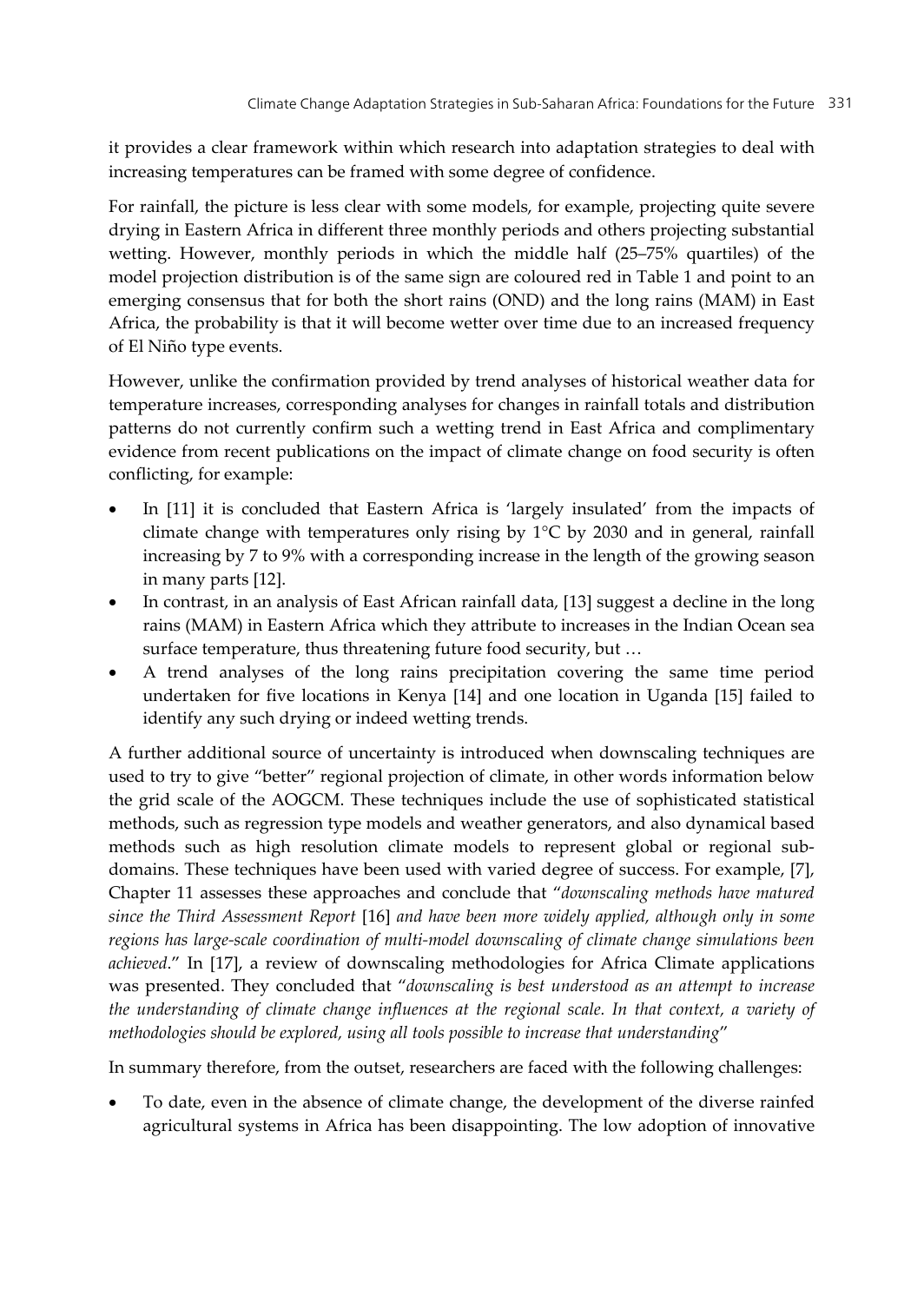farming practice has been constrained, not only by the lack of enabling policies and infrastructure, but also by the current large season to season and within season variability of rainfall distribution and the resultant risk that it poses for farm level performance and hence for returns to investment in this sector.

- Regional level projections from AOGCMs have provided a strong consensus that temperatures will increase considerably by the end of this century and this is reflected in the analyses of long-term historical temperature records both globally and within SSA.
- Similar AOGCM projections for rainfall changes are not so clear but consensus pictures are emerging. For example, in Eastern Africa, a consensus has emerged that it will become wetter in both the short and long rainy seasons. However, unlike with temperature, these wetting trends are not yet evident in the analyses of long-term historical rainfall data and published evidence of such trends is both scarce and can be contradictory.
- The use of downscaling approaches adds another layer of uncertainty to future climate projections.

## **3. Meeting the research challenge: a two-pronged approach**

Given the constraints noted above of (i) current climate-induced risk and (ii) the predicted (although uncertain) future change in the nature of that risk due to climate change, it is now widely accepted that a two-pronged approach, sometimes referred to as the 'twin pillars' of adaptation to climate change, is needed [18, 19, 20, 6]. Such an approach recognizes that both short and medium to long-term strategies are required:

- **Coping Strategies** are those that have evolved over time through farmers' long experience in dealing with the current known and understood natural variation in weather that they expect both within and between seasons, whereas:
- **Adaptation Strategies** are longer-term (beyond a single rainfall season) strategies that will be needed for farmers to respond to a new set of evolving climatic conditions that they have not previously experienced.

In undertaking research to elucidate farmers' possible adaptation strategies, such strategies are often confused with farmers' traditional coping strategies. In the context of addressing climate-induced risk more generally, research on both is useful, but the confusion between coping and adaptation inevitably devalues the research and could well lead to erroneous recommendations.

## **3.1. Short-term: Coping better with current weather-induced risk to farm production**

Firstly in the shorter term, since rainfed farmers are already vulnerable to current weather variability and associated shocks, it is essential to help them to build their livelihood resilience through coping better with current climate-induced risk as a pre-requisite to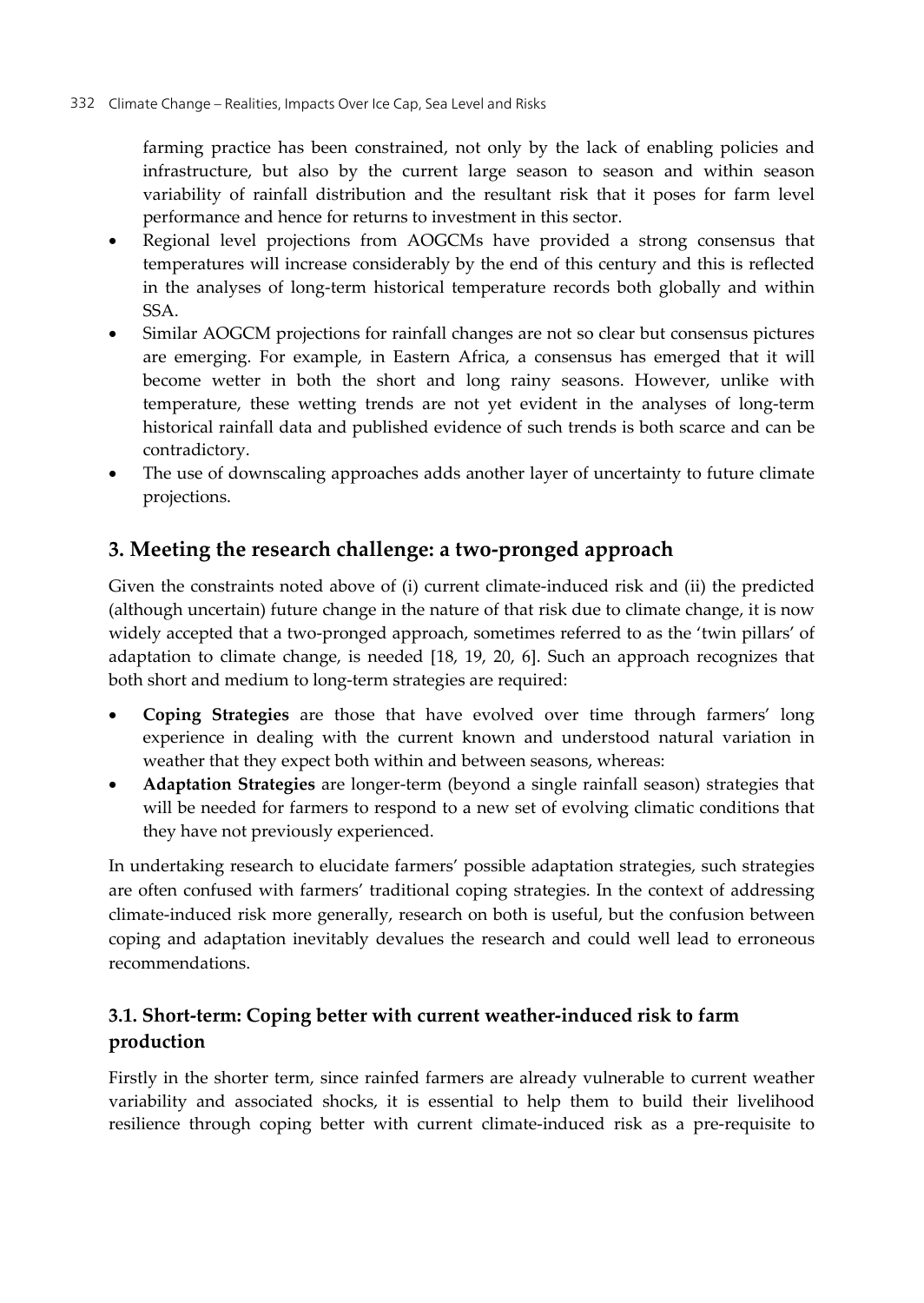adapting to future climate change. Not only will greater resilience, and hence a greater adaptive capacity, allow farmers a wider range of adaptation options in the future, but perhaps more important is the consideration of the already substantial current season-toseason weather ranges and the extent to which these ranges will, or will not change in the future. Whilst temperatures are already increasing and changes in rainfall amounts and patterns may begin to become clearer in the future, the question remains to what extent will farmers experience conditions under progressive climate change that they are not already experiencing today?

In [21], an example based on an analysis of the impact of an assumed  $3^{\circ}$ C rise in temperature on the length of growing period (LGP) at a semi-arid location in Kenya (Figure 2) is provided. Whilst a possible  $3^{\circ}C$  increase in temperature in the future reduced the mean LGP by about 8% across the 45 years analyzed, the projected LGPs ranged from 63 to 152 days compared with the 76 to 175 experienced today. In other words, in about 80% of the seasons that would occur in the future under the assumed  $3^{\circ}C$  temperature increase, farmers would *still* be experiencing similar LGPs to those that they are already experiencing today.



**Figure 2.** The effect of a 3°C rise in temperature on the Length of Growing Period (LGP) at Makindu, Kenya. 1959-2004 [21]

In conclusion, helping farmers cope better with current climate variability is a win-win situation. It will improve their lives now and help in the future.

#### **3.2. Medium to longer-term: Adapting agriculture to future climate change**

In the medium to longer term and as climate change becomes more obvious, both in its identification and impact, farmers will have to adapt their farming practices to a new set of weather-induced risks and opportunities. However, there are three major complicating factors in this second aspect of the strategy: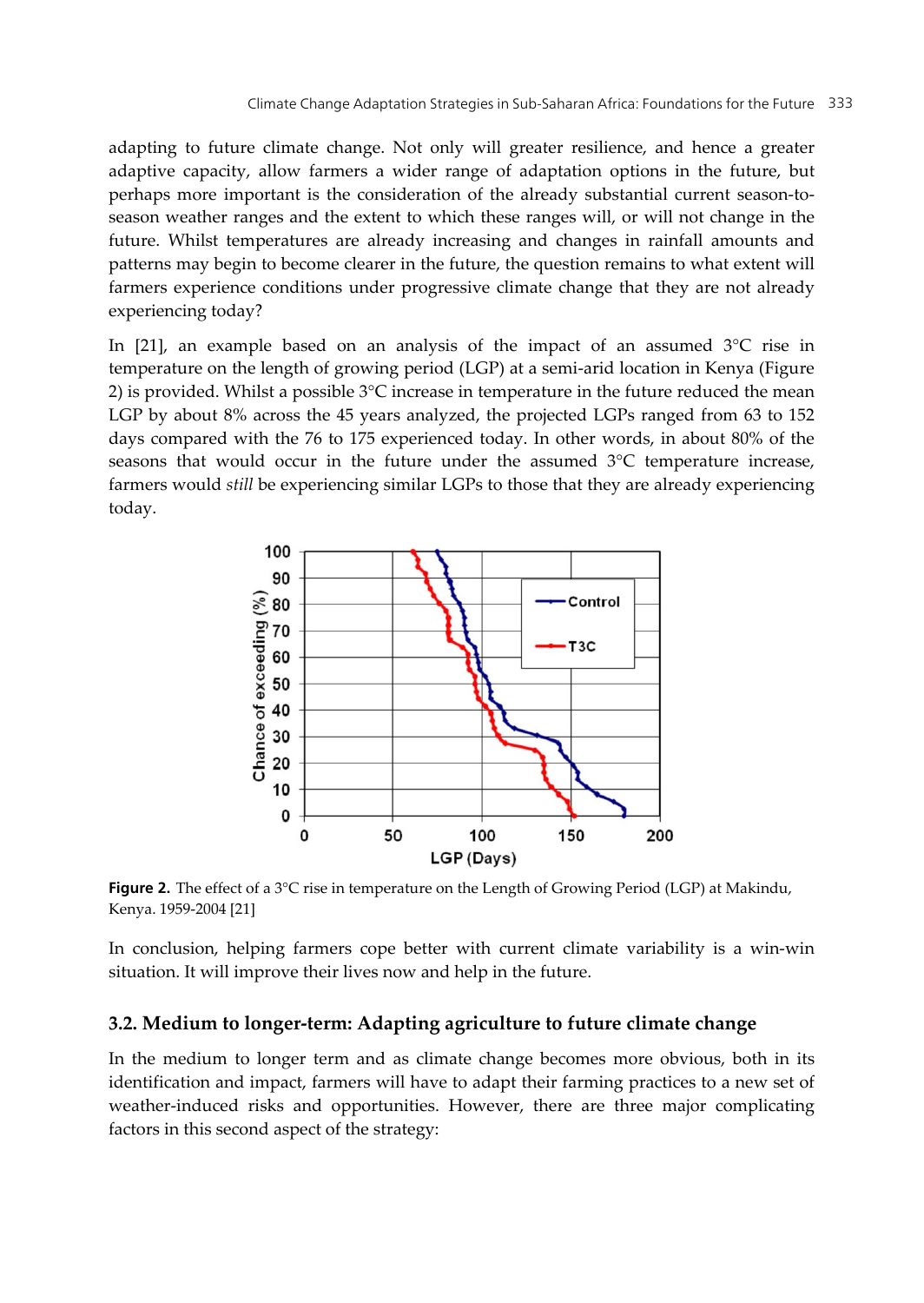- i. We have already referred to the uncertainty associated with future climate projections and the new nature of the climate that farmers will need to be adapting to. In other words, the 'climate change goal posts' for which research should be aiming are uncertain. That in itself poses considerable research questions.
- ii. This is further complicated by the fact that climate change will be progressive over time and the length of time it will take before a '*final climate state'* is achieved (if indeed it is achieved) is unknown. In other words – the goal posts will be continually moving with time! This infers that climate change adaptation research itself has to be ongoing and continually self-assessing.
- iii. We have already mentioned the natural and characteristic variability of rainfall in the region, both within and between seasons. Drying and wetting cycles are a natural characteristic of this variability and can be quite lengthy as at Bulawayo in Zimbabwe (Figure 3), but usually are somewhat shorter, 3 to 4 years in duration (see Figure 6). This characteristic of the climate itself imposes the caveat that one should be careful not to mistake such relatively short term trends for long-term climate change. But that in itself begs the question *"how does one know whether a currently observed trend is short term or the start of longer term climate change?"* In Kenya for example, there have recently been a series of drier than normal seasons. Is this just another short term drying trend as has been observed before or the start of a longer process of climate change as many currently seem to assume?





# **4. Supporting evidence-based climate adaptation strategies: The foundation stones of success**

In spite of the challenges illustrated in Section 2 and the complexities of short-term versus medium to long-term approach to adaptation highlighted in Section 3, the agricultural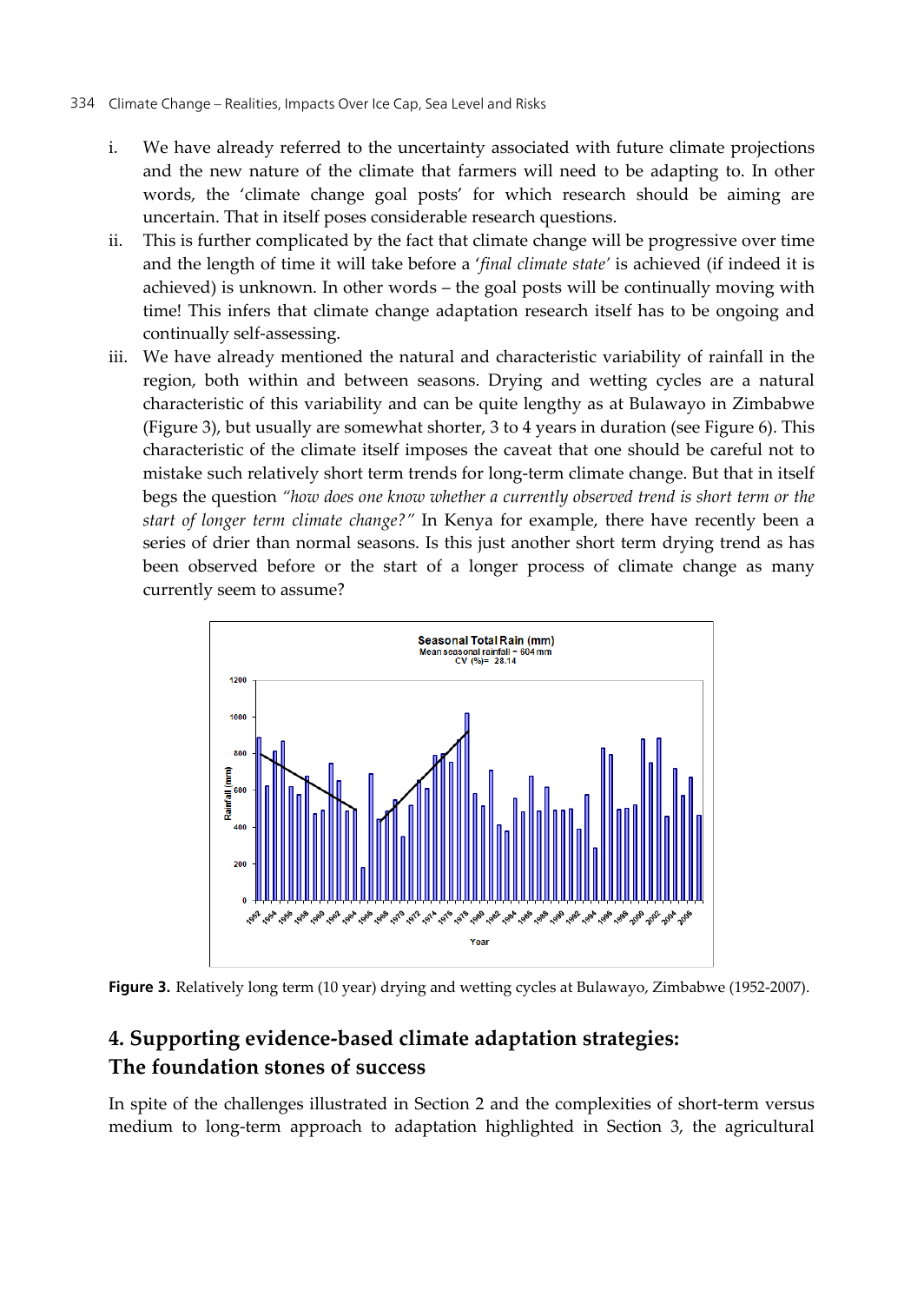research community does urgently need to initiate research now to identify medium to longer term climate adaptation options for the future. *What are the key elements that need to be put in place for the research community in Africa to undertake research into climate adaptation and be able to provide evidence-based adaptation options to farmers?* 

The observations and conclusions described in this study are not the outputs of a formalized research approach or specific experimental design. They are based on the long-term, substantive and collective experience of the authors who have interacted for many years with a wide range of projects addressing the challenges of both current climatic variability as well as future climate change impacts on rainfed agricultural production and farmer livelihood. Such interactions have arisen through a range of circumstances from (i) living and working at agricultural institutions based in SSA, (ii) working for advanced research institutions that have partnered with African institutions addressing climate variability and change impacts to (iii) providing extensive training and support for African researchers to enable them to acquire the scientific skills required to undertake such research.

Most recently, since 2010, the authors have worked together as a team within a project supported by the Rockefeller Foundation through a grant to the Walker Institute for Climate System Research at the University of Reading, UK, entitled '*Supporting the Rockefeller*  Foundation Climate Change Units (CCU) in East and Central Africa'. As part of that grant, Rockefeller asked the authors to address the question of '*What would success look like?*' with regard to their support to eight CCUs in Tanzania, Kenya, Rwanda, Uganda and Ethiopia.

The authors highlight here what they believe are the most important 'foundation stones' upon which rigorous and useful climate change research should be built, and in this context, research that addresses both aspects of the 'twin pillars of adaptation' to climate change, as discussed in Section 3, is included. These foundation stones are summarised in Table 2 according to the three groupings of (i) Improved access to information, (ii) Enhanced research capacity and (iii) Enhancing the impacts of research.

| Improved access to<br>linformation                                         | <b>Enhanced research capacity</b>                                                      | Enhancing the impacts of<br>research                                   |
|----------------------------------------------------------------------------|----------------------------------------------------------------------------------------|------------------------------------------------------------------------|
| Access to literature and a<br>database of projects                         | Developing conceptual frameworks for<br>the impact pathways of change                  | Producing quality written<br>publications to influence<br>stakeholders |
| Access to historical<br>climate data                                       | Risk and trend analyses of historical<br>weather data                                  | Producing visual presentations<br>to influence audiences               |
| Access to up-to-date<br>curriculum in<br><i><u><b>Universities</b></u></i> | Analyses of impacts of climate<br>variability and change on agricultural<br>production | Archiving primary data in<br>accessible formats                        |

**Table 2.** Foundation stones upon which rigorous climate change research should be built.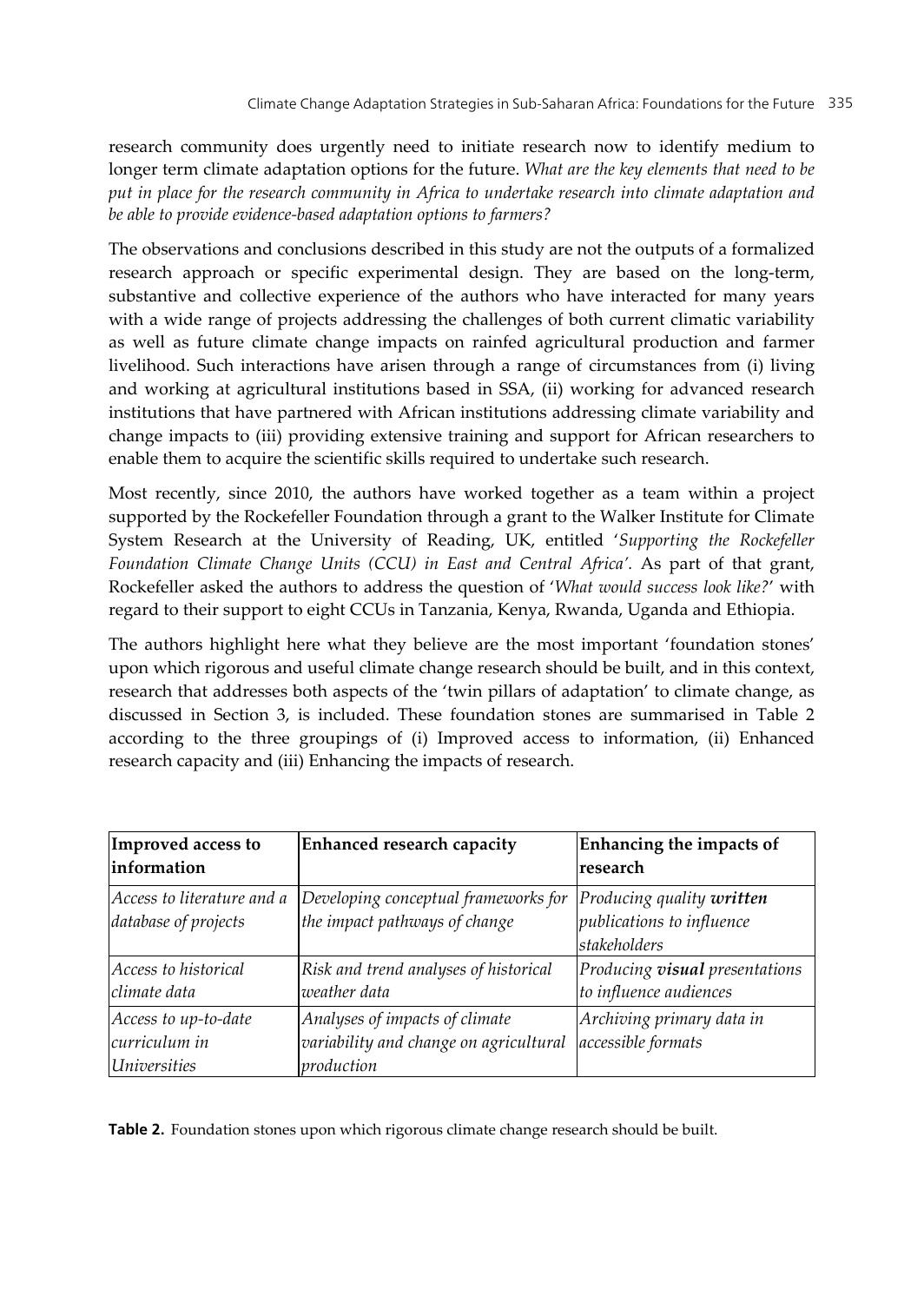#### **4.1. Improved access to information**

Most of the scientists currently engaged in climate change research in the area have been trained in various disciplines of agriculture or the social sciences but do not have a fundamental knowledge of the climate sciences. Yet the onus is upon them to plan and execute relevant and innovative research targeted towards helping farmers cope better with current climate-induced risk and to adapt to climate change. For them to successfully address this challenge, it is imperative that they have easy access to:

- Published and unpublished information contained in the literature that is related to their field of enquiry.
- Information about both completed and on-going projects addressing climate risk management and adaptation to climate change in SSA, and
- Long-term daily weather datasets collected from recording stations close to the location where their studies will be based, without which 'hard' climate risk and climate change research is very difficult, or indeed, near impossible.

Without access to such information there is a real danger that the research undertaken will fail to be well prioritized, rigorous, relevant and non-repetitive of that already undertaken or currently on-going.

In addition, it is equally, if not more important that the next generation of scientists who undertake such research will have had a much more substantive exposure to climate science in their graduate and postgraduate training than is currently the case. This will require the building of specific and up-to-date teaching material into their curricula.

#### *4.1.1. Access to literature and a database of projects*

Over the last four to five decades, a great deal of research has been conducted in East Africa and across SSA. Much of this is relevant to the first of the twin pillars of adaptation, namely that of helping farmers cope better with current climate-induced risk. Indeed, research that has specifically studied farmers' weather driven coping strategies has been on-going in Africa for twenty or more years [22]. More recently, and of direct relevance to the second of the twin pillars, namely helping farmers to adapt to climate change, much has also been reported on climate change projections in SSA and their possible impacts on rainfed agriculture and food security.

In East Africa for example, the impacts of climate change projections on the length of the growing season have been examined by [12] and more recently, on food security, by [11] and have also been reviewed by [23]. In [24] a regional climate model to compare the effects of projected greenhouse gases concentration and land use land cover change on spatial variation of crop yields in East Africa has been used. In addition, the extent to which projected rainfall and temperature trends are, or are not, yet becoming evident in daily and seasonal weather observations have also been assessed [13, 15, 14].

The authors have found that when supporting scientists in developing their research proposals to address current climate risk and future climate change, almost all the them had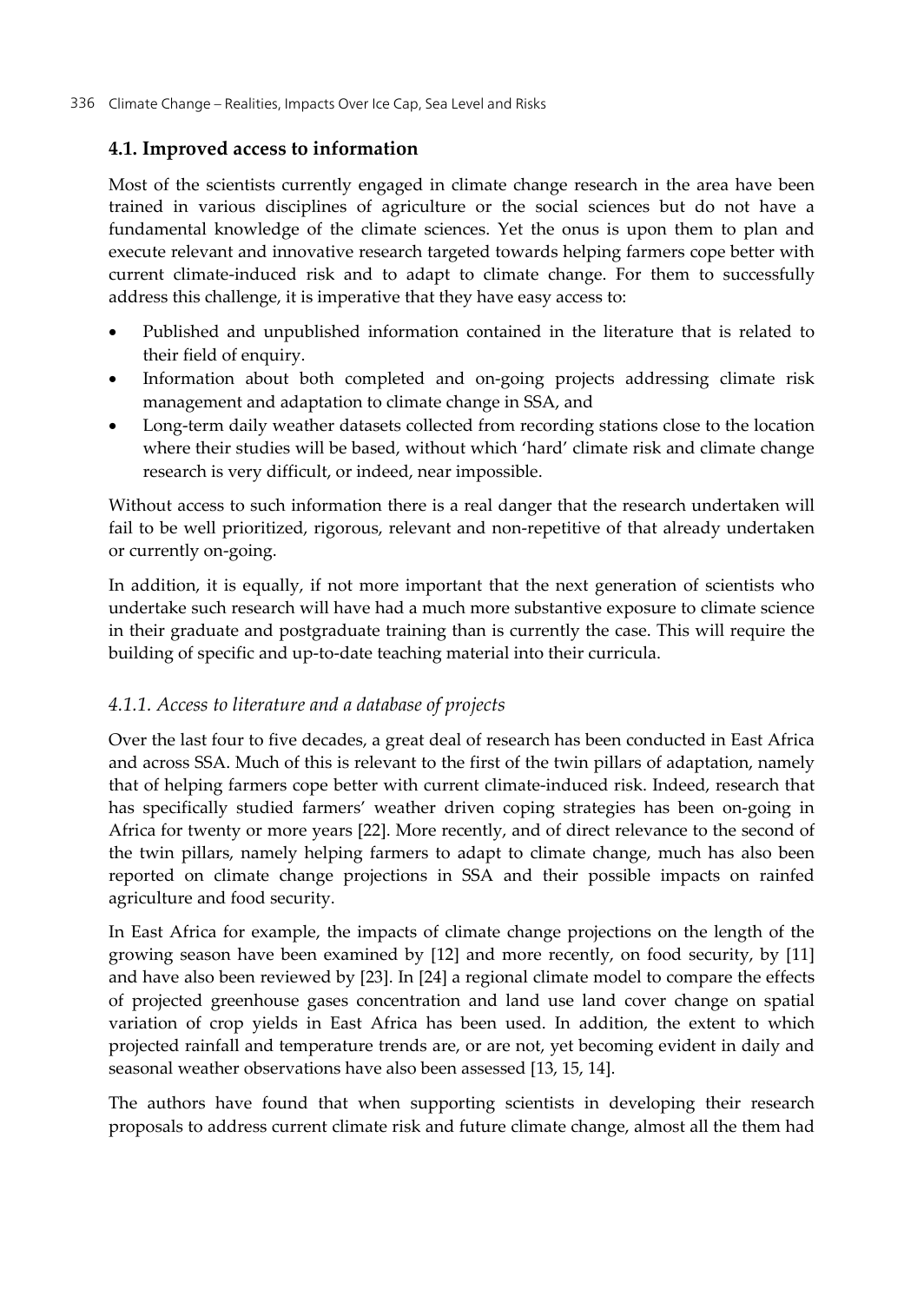trouble in accessing published information that is relevant to their proposed research. In particular, it is apparent that many do not have access to the literature reporting climate change projections for their region [7] or individual papers assessed by the IPCC. Hence they undertake their research in the absence of an understanding of the emerging consensus as to likely future climates in their regions to which farming families will have to adapt.

Such projections can be obtained as coarse resolution outputs of the global climate models (GCMs) from the Intergovernmental Panel on Climate Change (IPCC) data portal [25] and finer resolution downscaled data can be downloaded from the Decision and Policy Analysis Program of the International Centre for Tropical Agriculture (CIAT) website [26].

However, in spite of the relatively easy access to available literature, it remains quite common for the research problem to be defined and the objectives and activities detailed with very little, or indeed any, literature review having been undertaken. In such cases, 'undertaking a literature review' is often stated as one of the objectives or activities. Clearly, it is not ideal to first prescribe the research to be undertaken and then undertake a literature review to find out what has already been done and what is already known.

In some respects, this lack of access to published material is understandable, but in the age of the web and Google Scholar, much more literature searching should have been possible. In addition, SSA is fortunate to have many international research bodies with their offices based in African countries. For example in East Africa, the Office of the IGAD Climate Prediction and Applications Centre (ICPAC) are in Nairobi, Kenya as well as several relevant international centres (e.g. ILRI, ICRAF, CIMMYT, ICRISAT, CIAT, and CABI). All these centres are involved in climate risk management research and have much published and unpublished information available which can be easily accessed through a visit. In addition, many of the African universities and research institutions have well stocked libraries which can also be visited. However, this could be difficult for many scientists who are based some distance from a research headquarters or university or do not have easy access to the internet. *In that respect, a dedicated review of the literature and the production of an*  easily accessible annotated bibliography of up-to-date and key climate risk management and *adaptation literature would be very helpful to many scientists.* 

Finally, there are a large number of completed and ongoing climate related research initiatives, many of which are supported with external funding. Such initiatives have an enormous range of scales at which they operate. Whilst some are quite modest in both scale and funding support, others are very large, region wide in scope and long-term in duration. The Climate Change, Agriculture and Food Security (CCAFS) [27] initiative, active in both West and East Africa is probably the single biggest example. The CCAFS Research Programme is founded on the principle of sharing of methods, data and publications. What however is of great concern is the lack of information, or at least the sharing of information, concerning the existence, scope, activities and results obtained by past and on-going projects that are addressing climate risk and adaptation to climate change. This problem appears to exist across regions, countries, institutions, funding agencies and even within institutions themselves. Indeed, within the Rockefeller initiative, several grant recipients have found it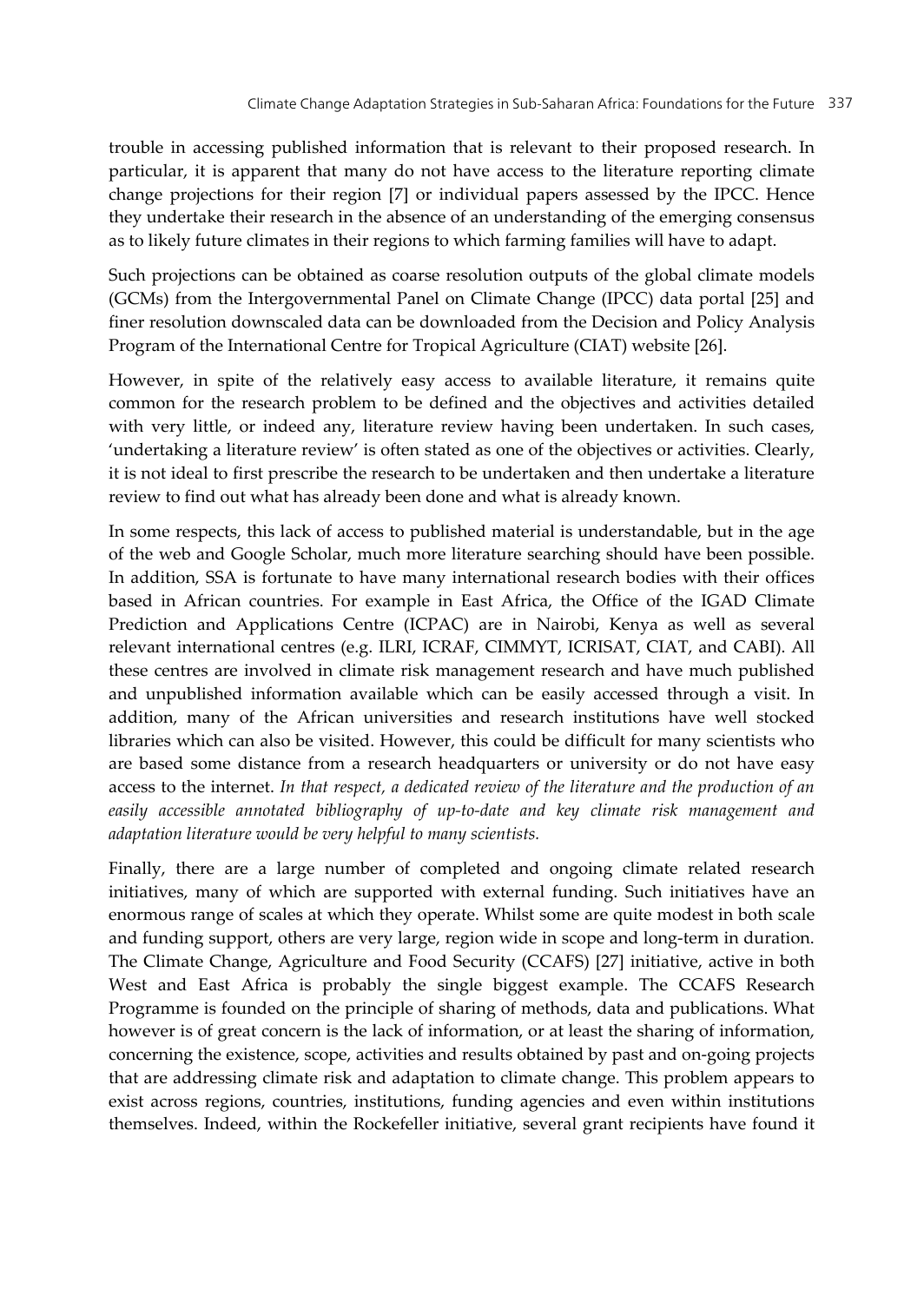necessary to produce a database of climate related projects within their own institution in order to better understand the scope of their own past and on-going climate related research.

*Given the real danger of precious financial resources being used to support research that has already*  been undertaken, or is on-going elsewhere in SSA, it is very important that, at least on a regional *basis, the information held by individual institutions and funding agencies is collated, made easily accessible and shared more widely.* 

#### *4.1.2. Access to historical climate data*

A great deal of daily weather data has been collected in each country of SSA over the last 60 to 70 years and indeed some records go back more than a 100 years [28]. The network of recording stations is not very dense but this information is fundamental to climate risk and climate change research. Easy access to high quality long-term daily weather records is essential to:

- Undertake detailed risk analyses of important weather events that affect crop and livestock performance and assess to what extent there are or are not significant trends in those parameters that could be ascribed to climate change [29].
- Compare widely held perceptions of climate change, often documented in farmer surveys, with the realities of long-term daily weather data analyses [14,15].
- Drive a range of hydrological models as in [30] and crop growth simulation models as in [21,31] which integrate the impacts of rainfall, temperature and solar radiation variability into expressions of agricultural and environmental risk response.

Whilst it is true that a new generation of weather generators (for example MarkSim and Weatherman) can produce long-term weather datasets that are mathematically and statistically representative of real time weather data for any given location and can be used effectively to drive agricultural models (e.g. [31]), they can only ever be a first approximation for estimating climate-induced production risk and cannot be used to assess possible trends in important climatic parameters.

However, in spite of the evident importance of national scientists being allowed easy access to such national datasets, this is not the case in most countries in SSA where the National Meteorological Services (NMS) require payment for the datasets and even when this can be afforded, the data provided is often of poor quality and limited duration.

This constraint is well known and many individuals and institutions are now engaging with the NMS. In the context of climate-induced risk in the vital sector of rainfed agriculture and the possible impacts of climate change in exacerbating those risks, such data are too important to be considered the property of a single entity and should be declared national public goods. Indeed, [32] concluded a seminal review of the potential of seasonal climate forecasting in SSA with the recommendation "*Finally, meteorological data [in sub-Saharan Africa] should be treated by national policy as a free public good and a resource for sustainable development across sectors".*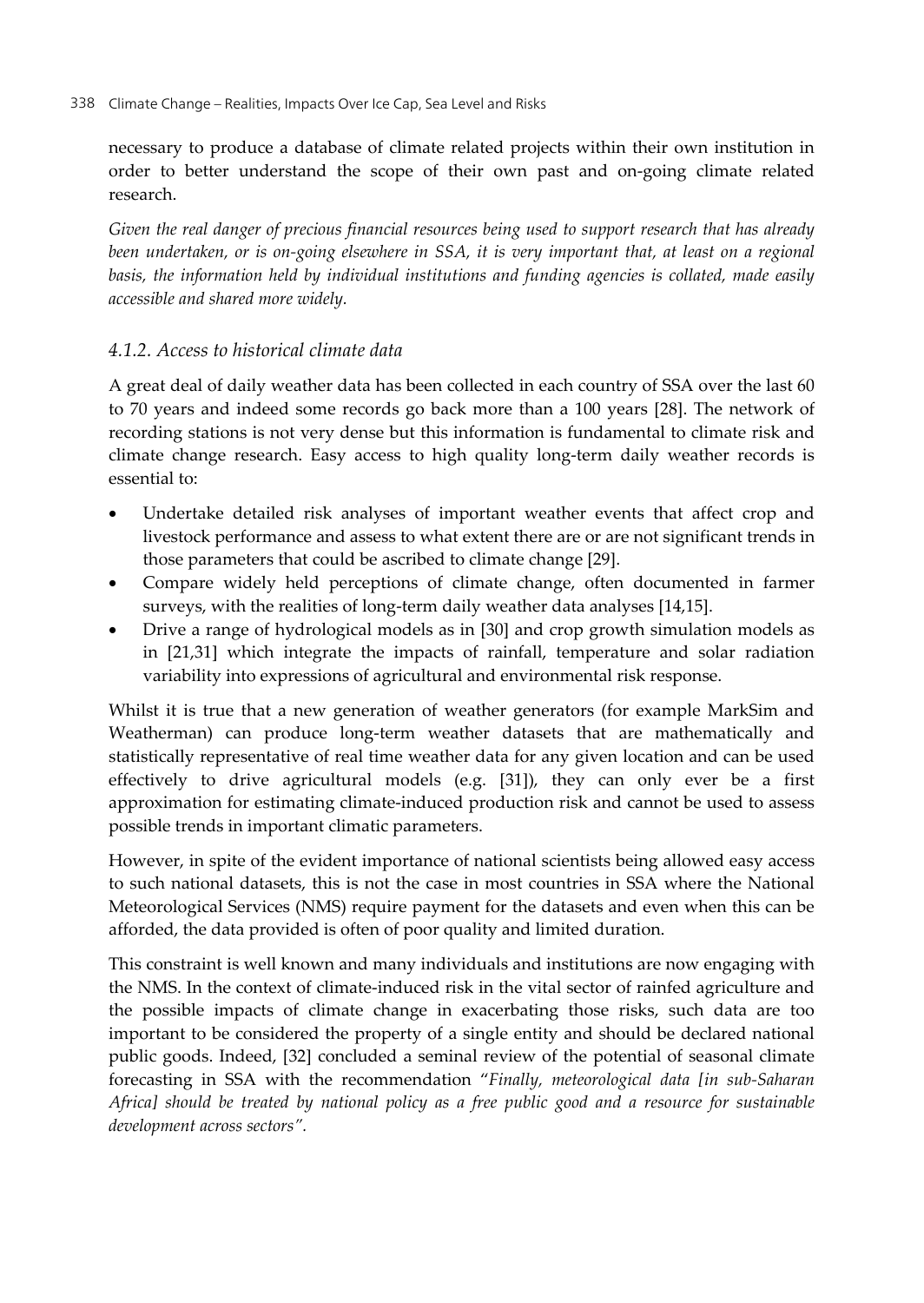Engagement with the NMS by funding agencies, influential scientists and global organizations such as the World Meteorological Organization (WMO) would pay dividends. While it is clear that NMSs need to cover their costs of data collection, they should also be able to position themselves to generate even greater resources from offering innovative, demand-driven, value added weather products to the agricultural community.

However, it must also be recognized that the sharing of raw data in collaborative partnerships between universities, National Agricultural Research Institutions and NMS must be a "two way street". It is important that credit be given to the NMS for the considerable efforts they make to computerise and quality-control their historical records. Were they to agree to an exchange of their records for similar long records of yield and growth data from agricultural research scientists, they would probably find many researchers equally unwilling to share their own data. Sometimes such sharing would expose the poor strategies for quality control of the agricultural datasets and it might even be that they are unavailable, since a great deal of data remain with students, or staff who have left the institute. And this is often despite the use of public funds for the research.

*Since the 1980s, and led partly by the World Meteorological Organisation (WMO), the climatic community has devoted considerable resources to the management and quality control of the longterm historical records. This has yet to be matched by the agricultural research initiatives. It is important that funding agencies who support climate adaptation research help to ensure that primary datasets that are developed using their funds are well organised during the research period and made publically available once the researchers have completed their work.* 

#### *4.1.3. Access to up-to-date curriculum in universities*

The evidence from analyses of long-term temperature data is unequivocal in demonstrating that the world is warming at an unprecedented rate, and whilst parallel analyses of rainfall records as yet seldom show significant trends, there is little doubt that such trends will become progressively apparent in the coming years. Simply put, over time the impacts of climate change will increasingly be felt in the agricultural sector and indeed across all sectors in SSA. In response to this, it is important that the next generation of agricultural scientists, both undergraduates and postgraduates, have a far stronger grounding in the climate sciences and a far greater understanding of the interactions between climate, people and agriculture than is currently the case.

Globally, many universities are offering appropriate courses at the graduate and postgraduate level and the opportunity for African students to register for such courses will remain available providing the funding is available to support them. However, the number of students who can benefit this way will always be limited and is unlikely to create the critical mass of expertise that will be required in the future. What is needed is the universities of SSA themselves to develop well structured, targeted and up-to-date curricula. To some extent, this can be achieved by individual universities assembling existing and relevant modules from a range of different degree courses and building them into a more dedicated and structured course. However, this approach is unlikely to provide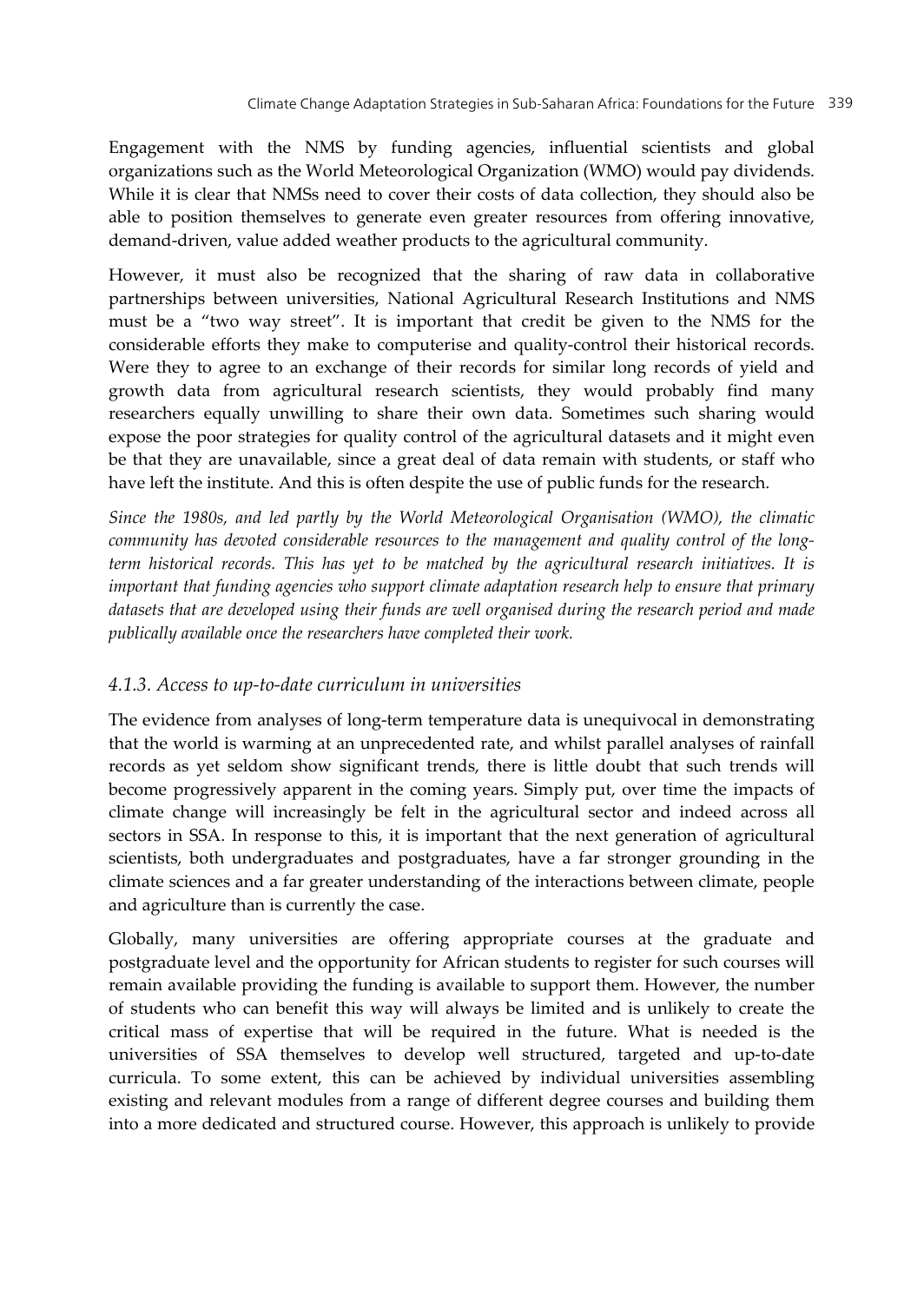an optimal solution for two reasons. Firstly, *within* any given university, existing modules are unlikely to cover the full scope of the climate change agenda that is required and the modules that do exist will possibly be of different quality. Secondly such modules were probably designed to address the needs of specific courses rather than to be integrated into a comprehensive teaching agenda addressing agriculture, climate risk and climate change.

A better solution would be achieved through greater interaction and discussion *between* universities in SSA to (i) agree on the essential topics that would need to be included in comprehensive graduate and postgraduate climate related courses, (ii) assess what material is currently "at hand" both within and from outside SSA and (iii) build the best of that material into a comprehensive and integrated agenda of adaption to and mitigation of climate change. In addition, universities would need to asses to what extent the staff responsible for the teaching of such a course would require some specialized training in its delivery.

Training is also urgently needed for the current generation who are working in a wide range of climate related research and development projects. These include not only researchers, but also agricultural extension staff, NGOs and farmer's organizations, all of whom need to understand the 'twin pillars of adaptation' described earlier. Currently all these organizations and farmers themselves are acutely aware of the general topic of "climateinduced risk and change", but all too often they struggle to find the most useful way to respond.

Where funding agencies do support the development of new curricula together with the corresponding training material, they should also ensure that the resulting materials are "open educational resources" in order to ensure their widest possible use.

*Given the great importance of establishing a critical mass of 'climate informed' research personnel for the future, it is important that initiatives to develop a comprehensive climate change curriculum are considered a priority and are provided with funding to support their initiation and implementation.* 

## **4.2. Enhanced research capacity**

An increasing number of projects are being funded to undertake research that will investigate ways in which the negative impacts of climate change on rainfed agriculture in SSA can be mitigated. As mentioned in the previous section, the majority of agricultural scientists engaged in this research have little, if any, background training in climate science. Given this, it is not surprising that many are not aware of the complexities of the climate science that underpin climate change projections or the associated uncertainties and the challenges inherent in climate change adaptation.

None of this is surprising, nor is it unique to scientists in SSA, but it does reinforce the idea that current initiatives aimed at improving the climate change curricula has a very high priority as has the continued capacity enhancement of those who are already involved in such research. Through visiting and working together with the researchers in East Africa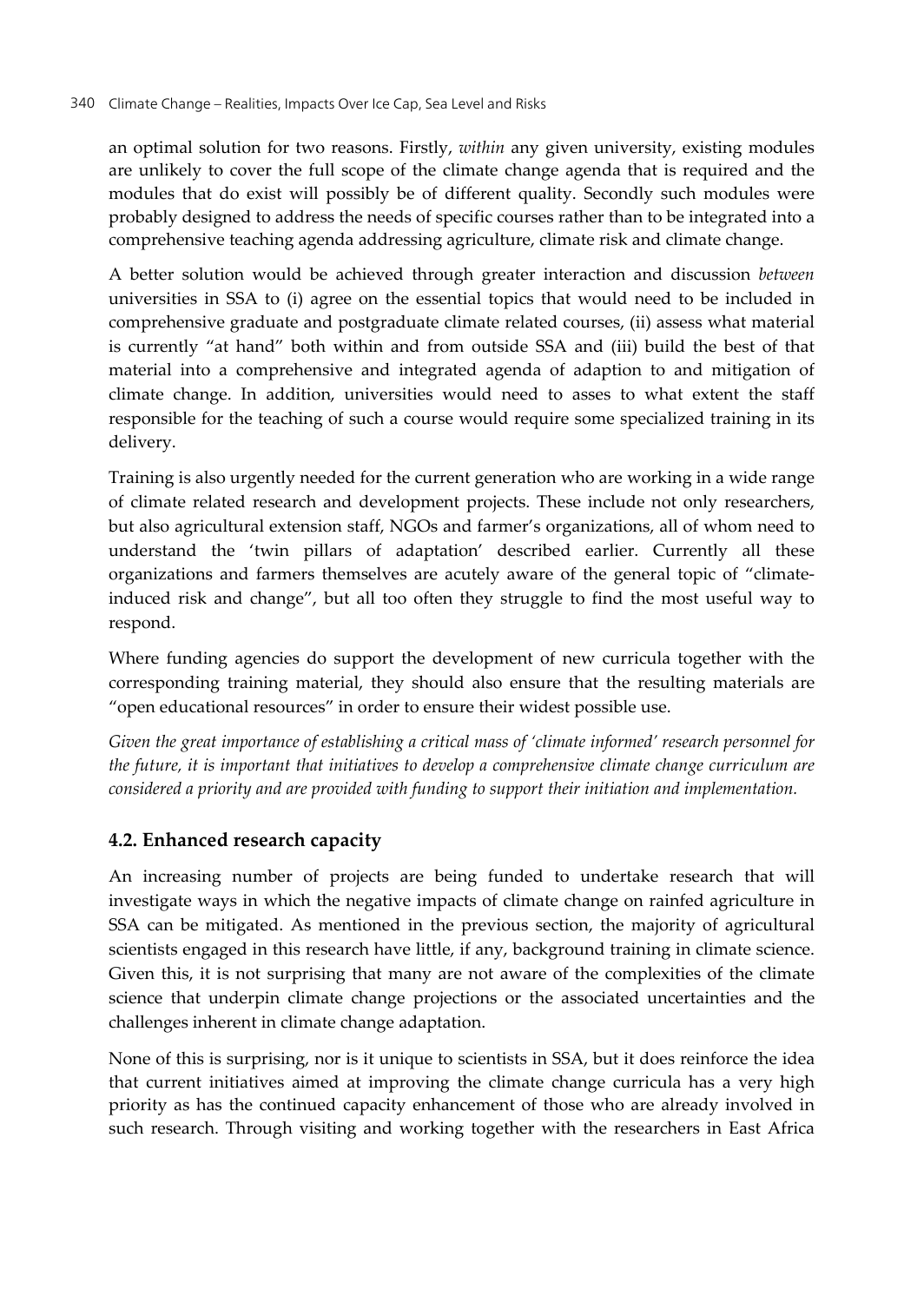over the last 18 months, the authors have identified three areas where immediate priority should be given in capacity development, namely:

- Developing conceptual frameworks for the impact pathways of change
- Risk and trend analyses of historical weather data
- Analyses of impacts of climate variability and projected climate changes on agricultural production.

#### *4.2.1. Developing conceptual frameworks for the impact pathways of change*

Over the last decade, climate change has become one of the hottest topics across SSA. It is being discussed across all levels of society from high-level government representatives, representatives of national and regional bodies, to research and development agencies and through to private citizens and to small-scale farmers.

However, investigations into the possible current and future impacts of climate change need to be put into the context of the well documented and on-going impacts of other drivers of change, some of which are currently likely to be of more immediate importance than climate change itself.

Without doubt, population growth is the single greatest primary driver of change in many parts of the world and particularly in SSA. Indeed, globally, it is the primary driver behind increased greenhouse gas emissions and hence climate change.

In East Africa for example (Table 3), between 1961 and 2011, the population (Ethiopia and Somalia excluded<sup>1</sup>) has risen from 49 to 208 million people, and is projected to rise to over 500 million by 2050. The direct impact of this is most clearly illustrated by considering the number of additional people that have to be fed each year without there being the opportunity to greatly expand the area of high potential land available for agriculture. In the ten years leading up to 2011, there was a mean of (excluding Ethiopia and Somalia) 4.4 million additional mouths to feed *each year*, and this is projected to rise to a mean 8.8 million additional mouths to feed *each year* in the 20 years leading up to 2050. That in itself presents, and will continue to present, enormous challenges for policy formulation and agricultural development.

Over and above that direct consequence, there are a range of 'secondary' drivers of change that have stemmed from population growth. Whilst the impact of some of these 'secondary' drivers of change on agriculture have been positive, such as the creation of new markets, increased demand for crop and livestock products and greater opportunities for off-farm employment, almost all the impacts of population pressure on rural communities, agriculture and the environment have been negative and are likely to become worse in the future.

Therefore, it is essential to formulate a clear 'climate change' hypothesis in any research project and then situate that hypothesis in a conceptual framework that considered the

j

<sup>1</sup> NOTE: statistics for Ethiopia are not available for the full period, but in 2011 the population stood at 85 million and is projected to rise to 145 million by 2050. No statistics are available for Somalia.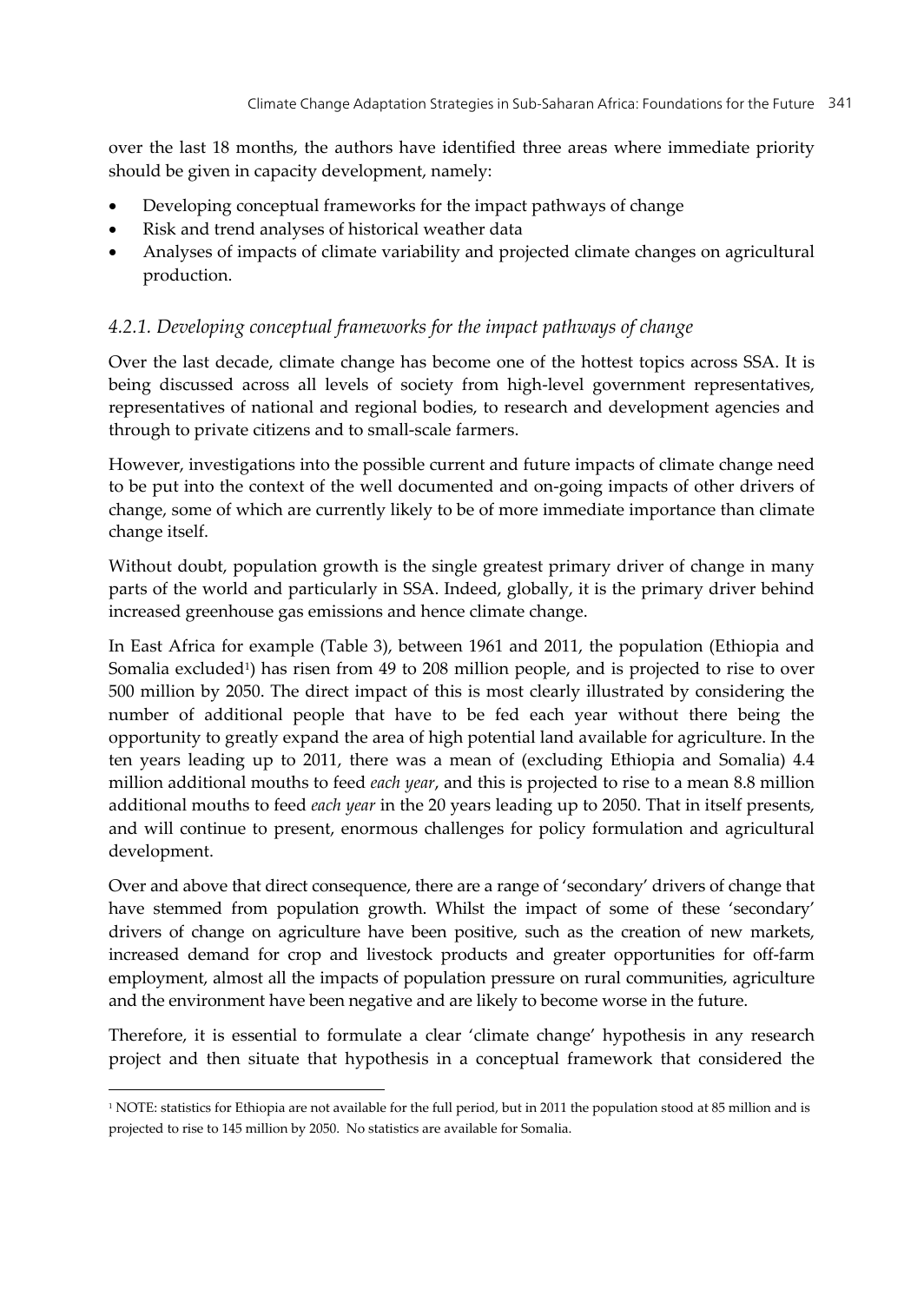342 Climate Change – Realities, Impacts Over Ice Cap, Sea Level and Risks

|                                 | 1961 | 1971 | 1991  | 2011  | 2031  | 2050  |
|---------------------------------|------|------|-------|-------|-------|-------|
| Burundi                         | 3.0  | 3.6  | 5.7   | 8.6   | 11.6  | 13.7  |
| Kenya                           | 8.4  | 11.7 | 24.2  | 41.6  | 67.4  | 96.9  |
| Madagascar                      | 5.3  | 6.7  | 11.6  | 21.3  | 36.2  | 53.6  |
| Rwanda                          | 2.9  | 3.9  | 6.9   | 10.9  | 18.0  | 26.0  |
| Sudan                           | 11.8 | 15.2 | 27.2  | 44.6  | 68.1  | 91.0  |
| Uganda                          | 7.0  | 9.7  | 18.3  | 34.5  | 61.1  | 94.3  |
| Tanzania                        | 10.4 | 14.0 | 26.3  | 46.2  | 84.2  | 138.3 |
| <b>TOTAL</b>                    | 48.8 | 64.8 | 120.2 | 207.7 | 346.6 | 513.8 |
| Additional people to feed each- |      | 1.6  | 2.8   | 4.4   | 6.9   | 8.8   |
| year (millions)                 |      |      |       |       |       |       |
| (Mean for time period)          |      |      |       |       |       |       |

**Table 3.** Actual and *projected* human population trends in selected East African countries (millions) Source FAOSTAT

possible impact pathways of other drivers of change. For example, one could base their study on the hypothesis that 'climate change was leading to a decline in rainfall and was responsible for an increase over time of the number of people and livestock suffering food and feed shortages'. A conceptual framework that situates this hypothesis in the context of related impact pathways of human and animal population growth can be developed (Figure 4).



**Figure 4.** Illustrative impact pathways of climate change (red) and population growth (blue).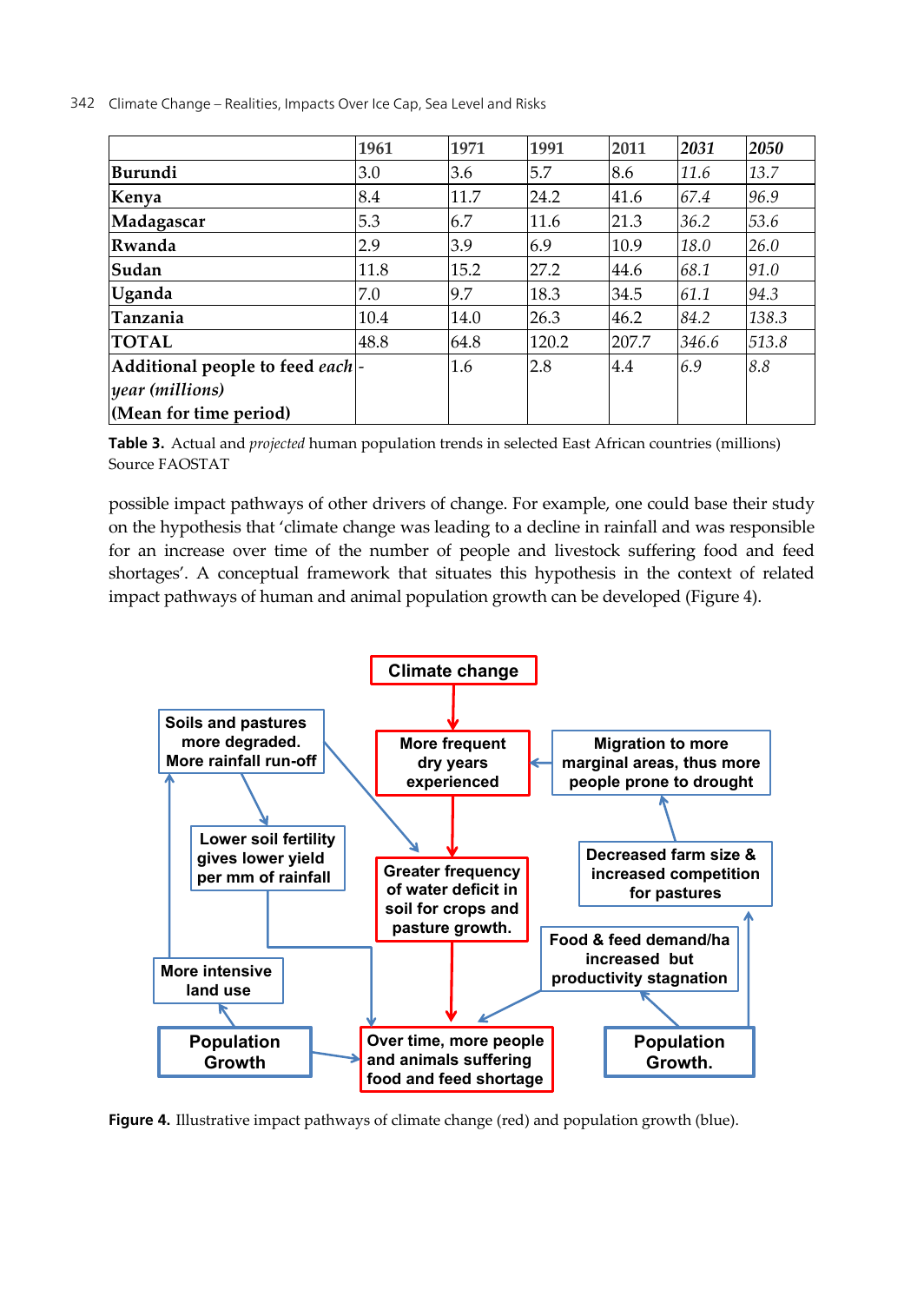Unless researchers are trained to undertake this type of thinking process, misinterpretation of results could lead to quite serious consequences. For example, in the studies by [14, 15], survey work indicated that farmers believed that declining rainfall was responsible for lower crop yields and farm productivity. Taken at face value, such a conclusion could well have led to initiatives to identify appropriate adaptation strategies for drier conditions such as moisture conservation practices or the use of shorter duration crop varieties. This would have been a serious mistake since in each case further investigation showed that other drivers of change were responsible for declining productivity, and not declining rainfall resulting from climate change.

*Putting climate change in the context of other drivers of change is essential for researchers to have confidence that the processes, impacts and research innovations under investigation are properly focussed on climate-induced risk and change and are not in response to other drivers of change.* 

#### *4.2.2. Risk and trend analyses of historical weather data*

Section 4.1.2 discussed the importance of access to high quality long-term daily weather data and indicated the value of such data in enabling climate risk analyses and trend analyses. Both types of analyses are important.

*Risk analysis:* Rainfed crop growth, development and yield formation can be greatly influenced by individual weather events or by a combination of events. Such events could include for example (a) a series of rainy days at the start of the season that enables planting, (b) a period of drought following planting which leads to seedling death, (c) very heavy rain that causes water logging and impairs root growth or signals the possible onset of root diseases such as root rot in beans, (d) below optimal rainfall or super-optimal temperatures at flowering resulting in poor yield formation or (e) terminal drought resulting in poor grain filling or the possible onset of disease outbreaks such as aflotoxin in groundnuts.

Risk analyses of long-term daily weather data can assess the probability (or risk) of such events occurring and can assess how that risk can be 'beneficially managed' through, for example, the choice of planting date or the choice of crop varieties of different maturity lengths, or even the choice of different crops. Examples of such analyses has been undertaken and published by several authors from the 1980's onwards and most recently by [29] who used eighty-nine years of daily rainfall data from Moorings recording station in Southern Zambia as a case study in which a range of agriculturally important weather events such as those above were investigated using the statistical software Instat [33] and Genstat [34] as well as a simple water balance model [35].

One example they gave addressed an issue that is always a widespread priority concern of rain-fed farmers, namely, '*when has the rainy season started and when is it 'safe' to sow their crops'*? The example given stemmed from discussions with farmers near to the recording station which had indicated that in general, they tended to plant their maize as soon after mid-November as possible, but required that at least 20mm of rain had fallen within a 3-day period before they would do so. They also indicated that if there was a 10-day dry period in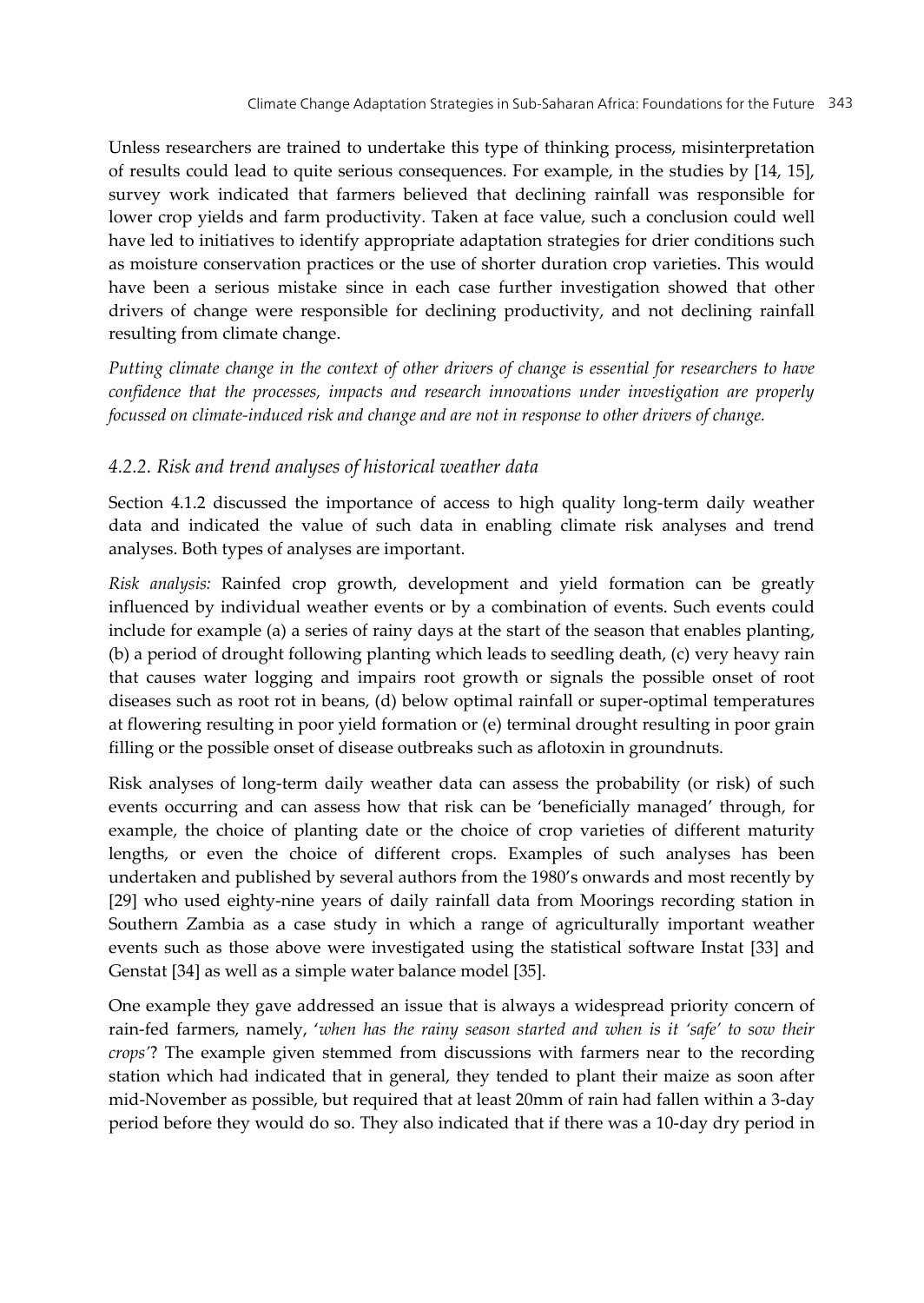the month following planting, then maize seedling death occurred, necessitating re-planting. The results of the analyses are given in Figure 5 which shows the date, according to the farmers' criteria, when the first planting took place each year and in which of those years a dry spell occurred that necessitated re-planting. There are 12 such occasions in the 88 years, indicating that the risk of not succeeding with early planting was about 14%. If the dry-spell following planting condition is changed to 12 days length, (not shown) then the risk dropped to 8 years in the 88, or about 9%. This indicates the improvement that might be achieved with a more drought tolerant crop, or with simple moisture conservation measures to reduce soil surface evaporation losses such as soil surface mulching.



**Figure 5.** Date of the start of the rain, at Moorings, Zambia from 1922 to 2009 [29]

Such types of analyses provide a valuable additional source of *ex ante* risk information that will help prioritize what field-based investigations need to be undertaken.

*Trend analyses:* Given the uncertainties of climate change projections (see Section 2) and the fact that such uncertainties become greater as smaller time and spatial scales are desired, trend analyses of existing long-term historical climate data can be considered as '*the gold standard'* of assessing the extent of current climate change at locations where adaptation research is being undertaken [36].

It is important for two reasons: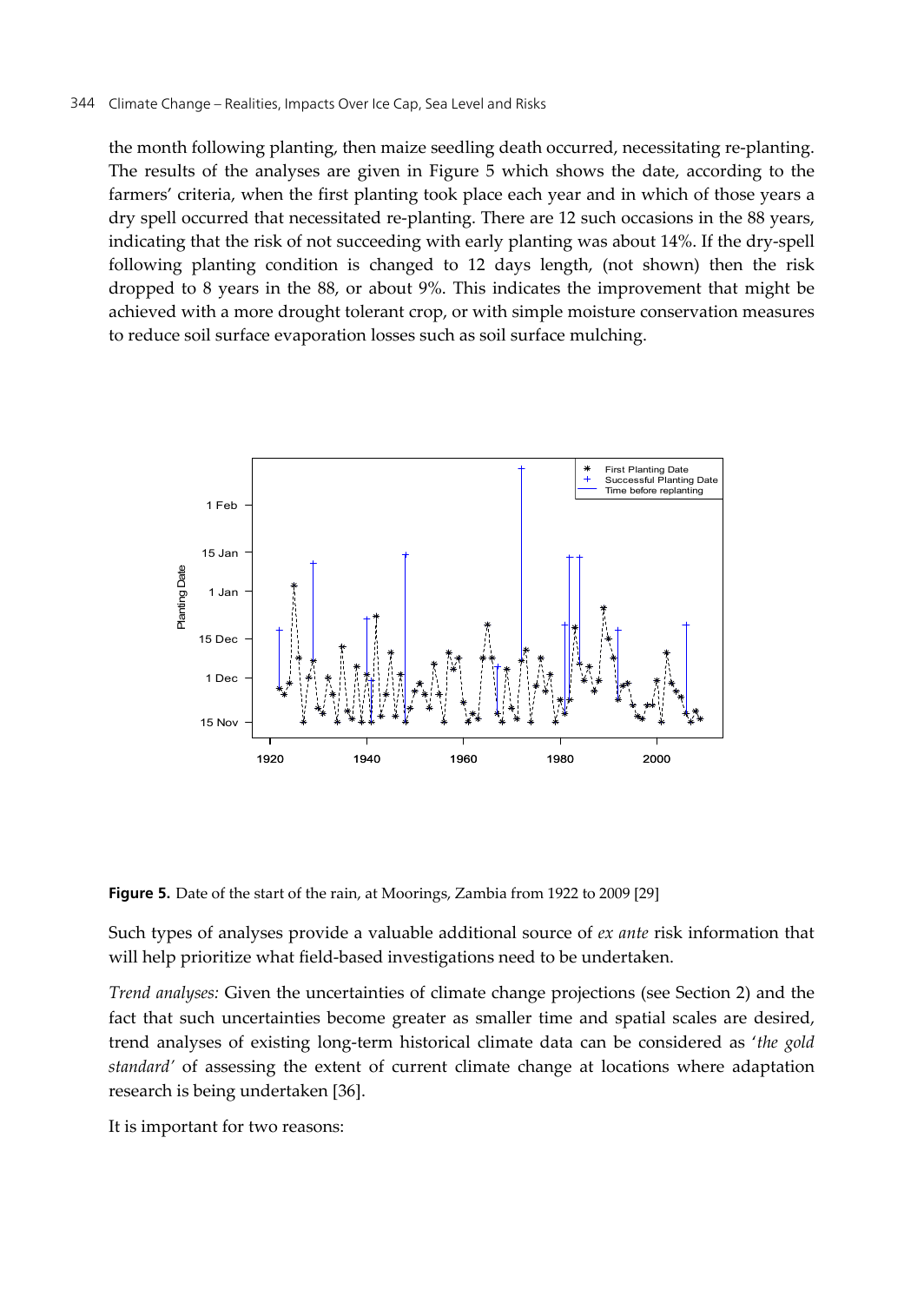Firstly, using appropriate statistical curve fitting approaches to long-term data sets helps avoid the danger of mistaking short term trends of a few seasons with longterm climate change. Such cycles can be relatively long-term (see Figure 3 for Bulawayo, Zimbabwe) or shorter term as illustrated for total seasonal rainfall at Makindu in Kenya (Figure 6) where the short term wetting and drying cycles are apparent (e.g. 1963-1966, 1974-1978, 2000-2004), but fitting a line to the complete dataset showed no significant trend in either direction. This is in contrast to fitting curves to the maximum and minimum temperature data from the same location (Figure 7). Whilst the same sort of season-to-season variability in temperature is noted, fitting a curve to the complete dataset *did* show a significant increase in both maximum and minimum temperature.



**Figure 6.** Seasonal (OND) total rainfall at Makindu, Kenya (1954-2004) [23]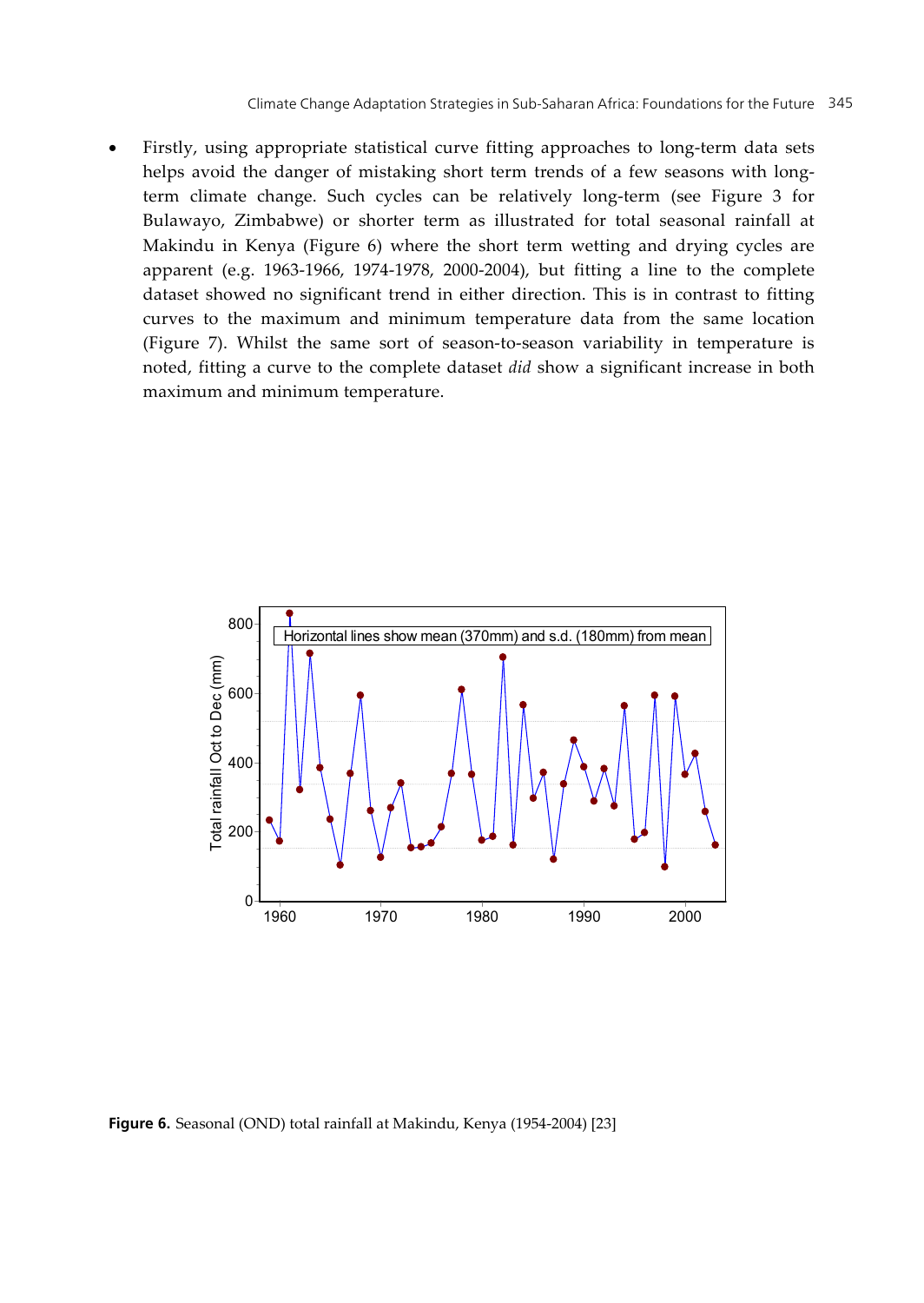

**Figure 7.** Seasonal (OND) mean maximum and minimum temperatures at Makindu, Kenya (1959-2004) [23]

 Secondly, a great deal of research currently underway within SSA is centred on survey work that investigates farmers' perceptions of climate risk and possible climate change and their associated coping and adaptation strategies. Having long-term weather data at hand to compare farmers' perceptions with the 'hard' risk and trend analyses of recorded weather data can be invaluable in identifying to what extent they are correct or indeed whether perhaps they are responding to other drivers of change. This is exactly what happened in the studies in semi-arid Kenya by [14]. Farmers perceived that climate change had caused declining rainfall amounts since the early 1990's and which they felt had resulted in declining maize yields. However, trend analyses of the long-term historical rainfall data from 5 locations in the study area showed no decline in rainfall amounts or changes in their distribution patterns. Further studies, whilst confirming that district level yields had indeed declined as perceived by farmers, showed that this was due to (i) a reduction in fertilizer use as a result of an increase in its price following structural readjustment during the 1990's, and (ii) migration of farmers to land with a lower yield potential due to population pressure. It was not due to climate change.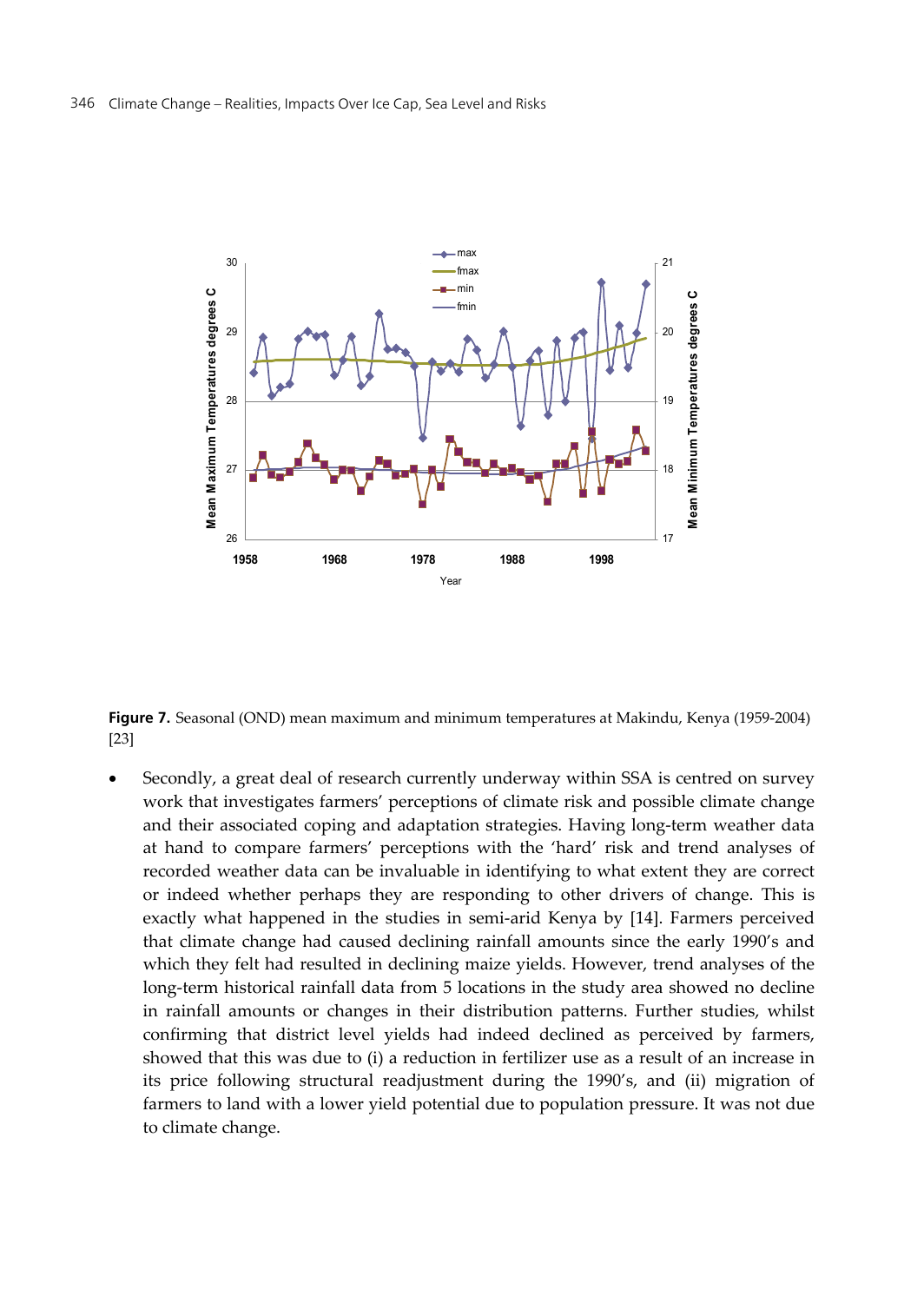To be able to perform climate risks analysis and trend analysis of any long-term data record, the use of statistical packages is imperative for researches to be able to produce real evidence of change and hence be able to give evidence based advice.

*Given the importance of this type of analysis for climate change adaptation research, the need for training on statistics in applied climatology is essential.* 

#### *4.2.3. Analyses of impacts of climate variability and change on agricultural production*

In addition to the type of climatic analyses described above, a further step can be taken by using a range of models to analyze the impacts of variable weather on many aspects of agricultural production, including crop, livestock, pastures and trees and shrubs using simulation models. Clearly, such models are an important tool for researchers to use if they are interested in assessing the integrated impacts of different components of climate variability (principally rainfall, temperature and solar radiation) and climate change on rainfed agricultural production.

Globally, a large number of such models have been developed. They demonstrate an equally wide range of characteristics that embrace different aspects of agriculture (i.e. crops, livestock, pastures, trees), the spatial scale at which the model operates (i.e. from plot level  $\rightarrow$  farm  $\rightarrow$  water catchment) and the complexity of inputs that are required to calibrate the model for the purpose the researcher has in mind. For example some models require daily weather values for rainfall, temperature and solar radiation whilst others can run with monthly means and totals. In [23] an illustrative and descriptive list of such models (and the web address where more information can be found) is provided. Because the output of such models is dependent on the climate, soil, crop, pasture and livestock management input information that the researcher provides, they can be used to complement field-based research by providing an *ex ante* evaluation of the effectiveness of any given intervention across a wider range of conditions and over a longer period of time than is usually possible through field-based research alone. This provides an additional and important source of information to that obtained from field trials when researchers are required to formulate recommendations for policy makers' consideration.

Two of the most widely used crop models are the Decision Support System for Agricultural Technology (DSSAT) and the Agricultural Production Systems Simulator (APSIM). These models *integrate* the impact of variable daily weather (principally rainfall, temperature and solar radiation) with a range of soil, water and crop management choices. Since they are 'driven' by daily weather data, they can be used to assess the impact of season-to-season climate variability on the risk associated with a range of agronomic strategies for a wide range of crops, trees and pasture that are important to African farmers. When properly calibrated they can provide an impressively accurate simulation of what occurs in 'real life'. An example of their power is illustrated in the study by [31] who used APSIM and 50 years of daily weather data from Kitale, Kenya to investigated the effect of a factorial combination of weed control (2 levels), seeding rate (6 levels) and N-fertilizer application (8 levels) on the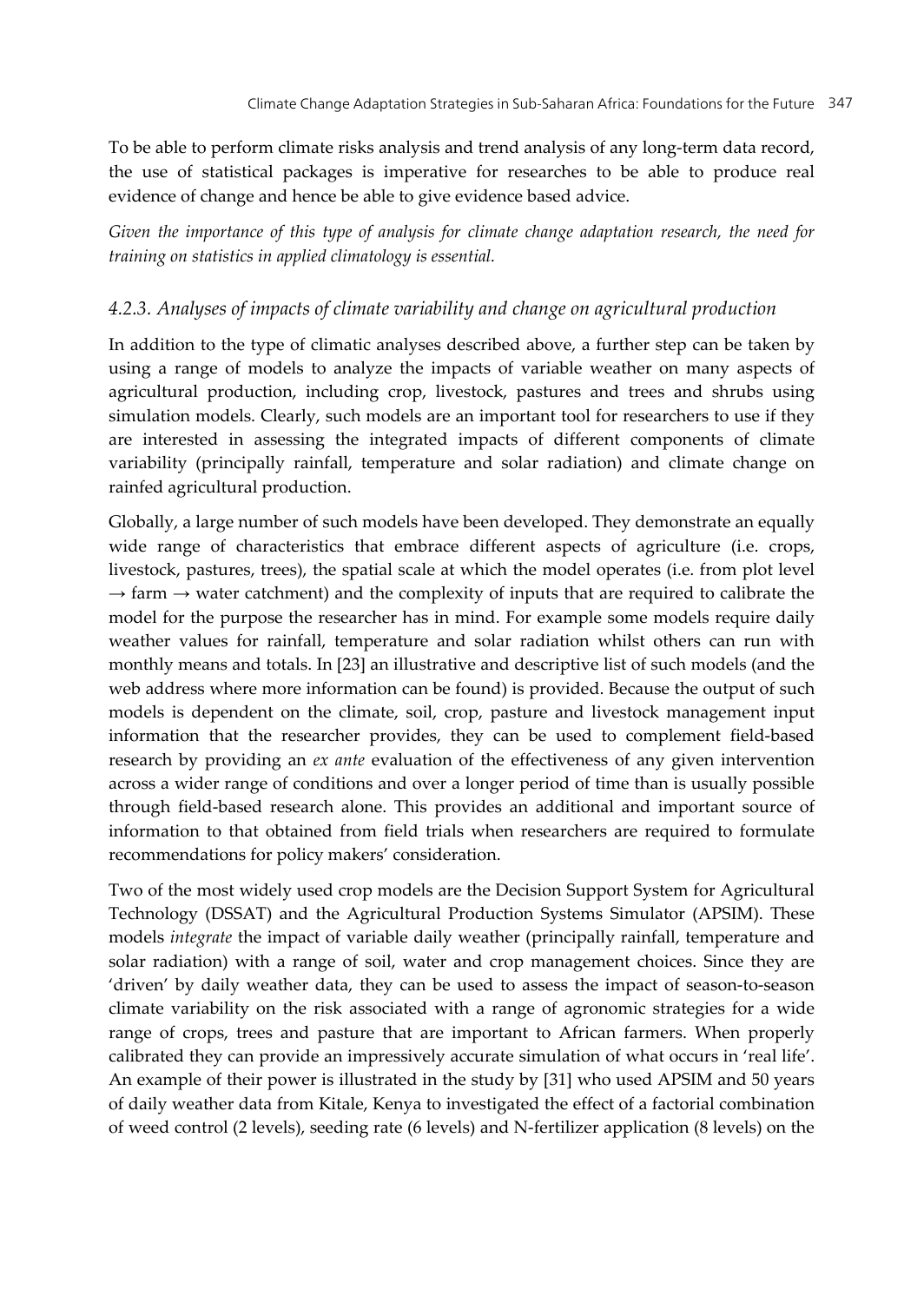growth and yield of maize – *equivalent to running a trial of 96 treatments for 50 years!* When compared with the data produced from an intensive agronomic investigation undertaken at Kitale nearly 40 years ago [37], the simulations produced by APSIM closely mirrored the agronomic responses observed by [31] (Figure 8). Perhaps more important is the fact that such simulations using long-term weather data can provide a more comprehensive assessment of climate-induced risks than is usually possible to achieve through field-based research which is inevitably constrained both by expense and by the length of time such studies can be continued.

Calibrating these types of models for different soil types and different crops and crop varieties is not a trivial exercise, and they do need some careful training and some follow-up support until the user becomes familiar with their use. However, once they are properly calibrated and the skills to use them are mastered, they are very powerful tools indeed for investigating climate-induced production risk associated with a broad range of possible interventions.



**Figure 8.** Probability distribution of simulated (APSIM) maize yields at different fertilizer levels (kg N ha-1) in weed free (WF) maize at Kitale, Kenya [31]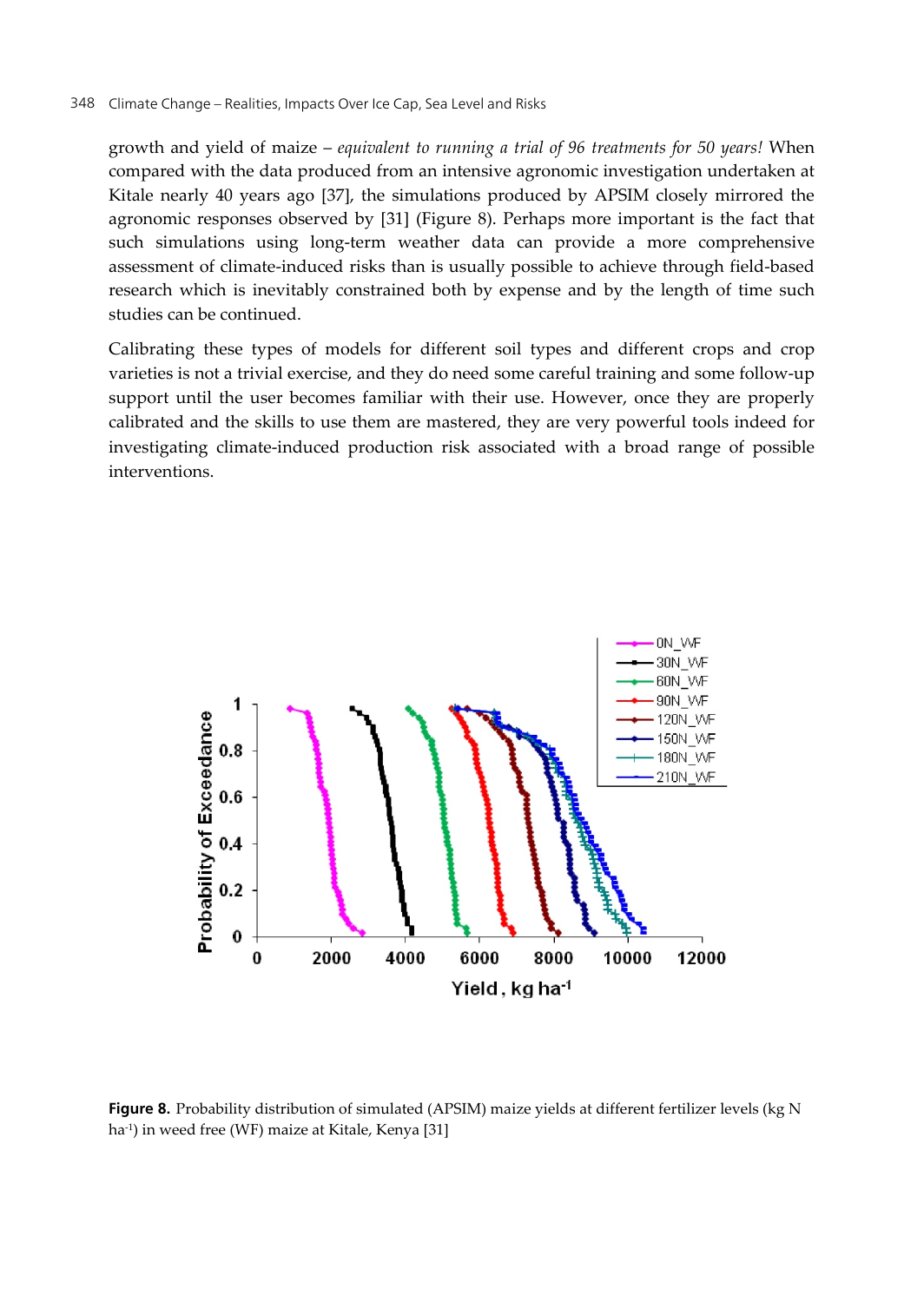Moreover and importantly, they are equally powerful in simulating the impacts of possible changes in CO2 levels and temperature and rainfall regimes that could result from a range of climate change scenarios. Figure 9 provides an example of such an analysis where the disaggregated and aggregated impact of a climate changes [7] for Southern Africa were examined, namely:

- i. CO<sub>2</sub> increased from 350 to 700 ppm,
- ii. Temperature increased by 3°C and
- iii. Rainfall decreased by 10%
- iv. Combined effect of (i), (ii) & (iii)

These scenarios were compared with the baseline simulation of 'today's climate' for a well managed crop of groundnuts at Bulawayo in Zimbabwe using 56 years of daily weather data [21].

Earlier, cost was one limitation in the use of these software packages. Recently, a welcome change is that the developers of both APSIM and DSSAT have decided that researchers may have access to their software at no financial cost.

*Given the value of simulation models funding agencies might consider providing dedicated funding to support learning and capacity enhancement in their use.* 



**Figure 9.** The probability distribution of the disaggregated impact of simulated (APSIM) climate change on the yield of groundnut compared with today's baseline climate. Bulawayo, Zimbabwe. [21]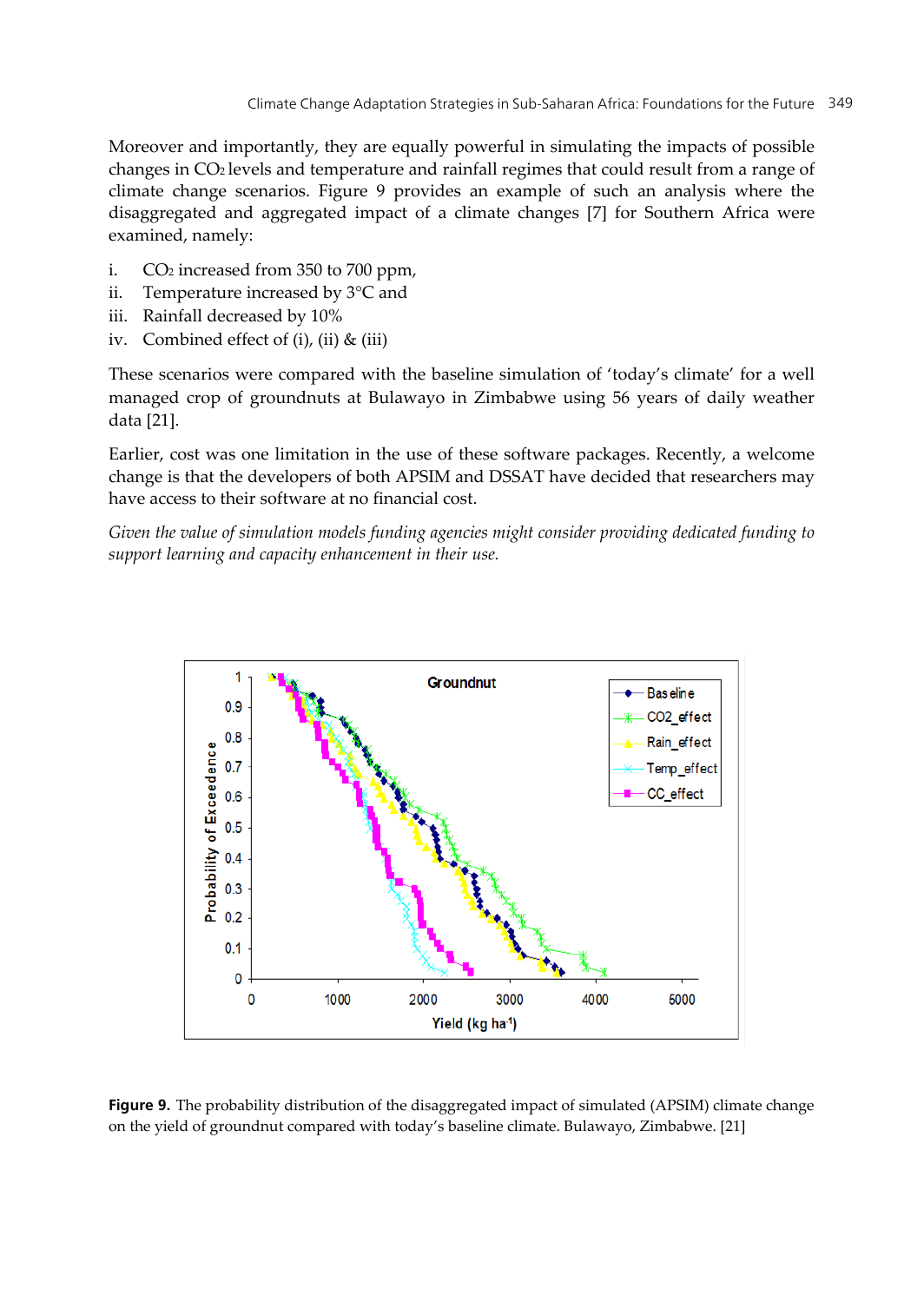However, organisations sometimes use training opportunities more as a way of rewarding staff, rather than to change the working practices of individuals and organizations as part of a planned capacity enhancement strategy. *It is suggested that proposals that include capacity*building should recognise that evaluation of the training components will be based on changed *working practices of the trainees and of the organisation itself* [38]*.* The satisfaction and learning of the participants in the training courses is necessary, but is not a sufficient reason for including a training component.

## **4.3. Enhancing the impacts of research**

If the six foundation stones discussed above under *'Improved access to information'* and '*Enhanced research capacity*' are in place within the region, then there is a strong likelihood that the quality, relevance, analyses and outputs of the work will be greatly improved. But the job does not end there. If those research results are to have the desired impacts on the welfare of rain-fed farming families, it then becomes even more important that the outputs of the research are made as visible and persuasive as possible through good reporting. Three further 'foundation stones' are needed, namely (i) Producing written publications and reports to influence stakeholders, (ii) Producing visual presentations to influence audiences and (iii) Archiving the primary data in accessible formats for further analyses.

These three particular foundation stones are general in nature and are important to all fields of research and not just to research addressing agricultural adaptation to climate change. However, funding agencies may well feel that there are actions that could be taken specifically to help those scientist that they are supporting.

#### *4.3.1. Written reports and publications to influence stakeholders*

As with all research, funding agencies would wish to see the results and conclusions of the research that they have supported properly written up and reported in an analytical, persuasive and easily understood format. These reports need to be targeted towards several audiences, ranging from published articles for the wider academic community, advisory manuals for extension agents to policy briefs for decision makers. Each of these requires different types of 'content', format and writing style. Producing these different types of reports is a skill that some people have to a greater extent than others, but fortunately it is a skill that can be taught.

## *4.3.2. Visual presentations to influence audiences*

Increasingly, both within the region and internationally, there are opportunities for scientists involved in climate risk and adaptation research to attend meetings and conferences to give visual presentations of their research. Written work is almost always targeted towards a specific audience who will usually have time available to spend reading the report in detail. Conferences, on the other hand (i) tend to attract audiences with a wider range of specific interests, (ii) allow little time to get the message across, and (iii) usually try to schedule as many presentations as possible.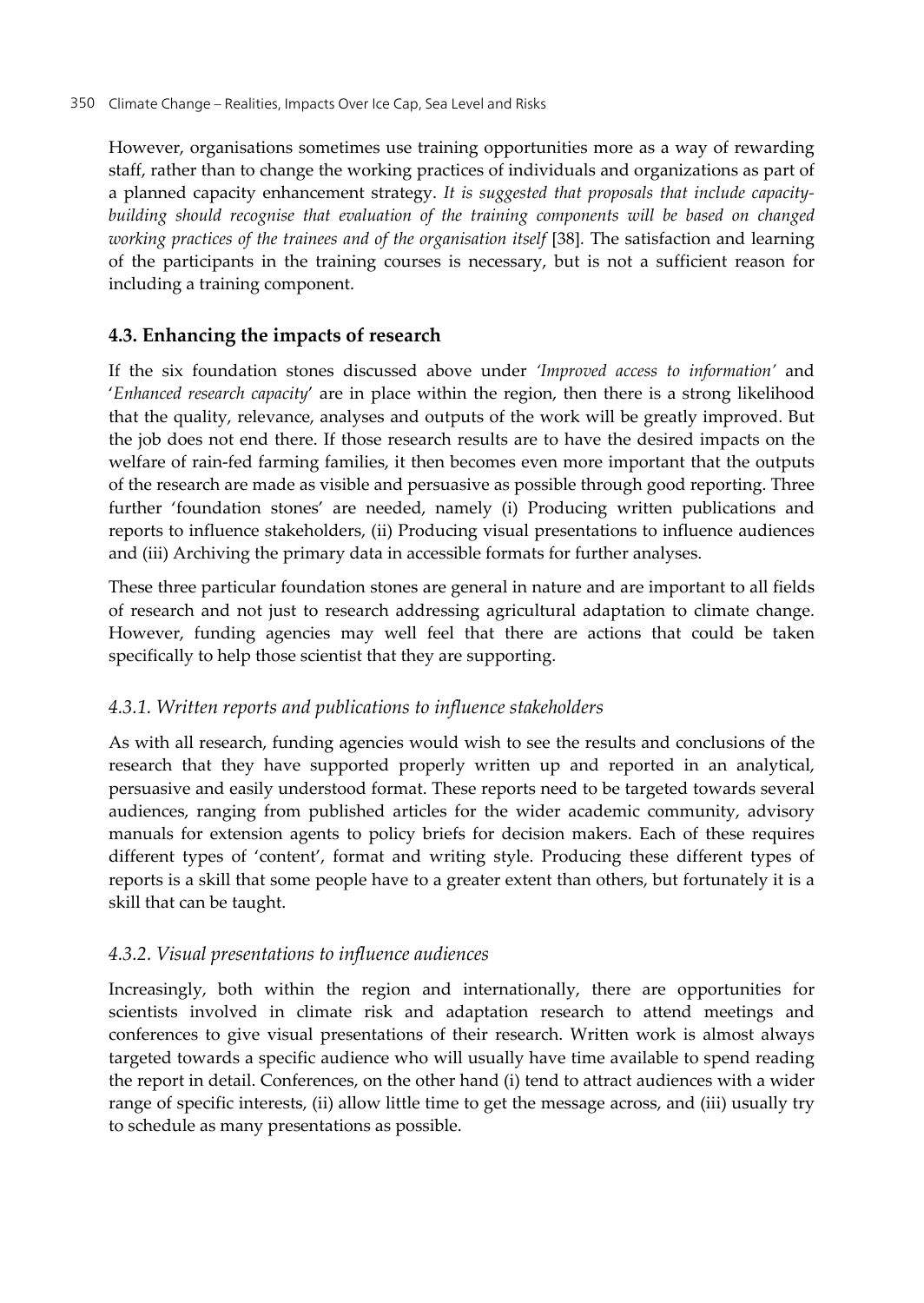Under these circumstances, a poorly constructed and poorly delivered presentation will almost certainly fail to have any impact and will become quickly forgotten. The skills required to construct and deliver a compelling presentation are quite different from those required to write good reports; but again, they are skills that can be taught.

*If individual institutes do not have access to communication experts who have the skills to help in written and visual presentation, then the training of scientist themselves in these skills might well be a useful activity to be considered for targeted funding support.* 

#### *4.3.3. Archiving primary data in accessible formats*

Funding agencies could play a key role in promoting the archiving of the raw research data that their funds have been used to produce. This applies to all fields of research, but it is particularly appropriate to consider this role in research linked to climate variability and change. This is because these projects often include a demand for the archived primary climatic data from the National Met Services (NMSs) who have themselves devoted considerable resources to the archiving of their historical data. There may sometimes be problems in gaining access to these data, but at least they exist. This is not the case with most raw research data collected by research programmes or by universities. It is time that this changed.

There are both practical and moral issues to be resolved before research scientists will agree to archive their raw data. The key moral issue is that of ownership. Do the data belong to the funding agency, to the individual scientist who was responsible for the data collection, or to the organization that employs the scientist? Failure to resolve these issues limits much current research. Indeed, on occasions scientists even fail to share their data between members of their research team.

The practical issue is how the raw research data should be archived, if there is agreement on the moral issues, in particular on the data ownership.

The reason why it is highly appropriate for funding agencies to be involved in this topic now is twofold:

- Solutions to the practical problem exist. For example, the Dataverse Network at Harvard University [39] is an online digital repository for research data. Although this is initially promoted as being for the social sciences, it also provides a potential solution for all research data collected by different projects. Potential users may either archive their data and supporting documents on the Harvard site, at no cost, or they may choose to download the archiving software (also at no cost) and create their own local "Dataverse".
- Funding agencies are well placed to help recipient organisations to address the moral issues because:
	- They have provided the funds; however
	- They do not want any of these data for themselves, i.e. they keep the moral "highground". They merely want to ensure that the data remain available for the benefits of all partners and of future research activities.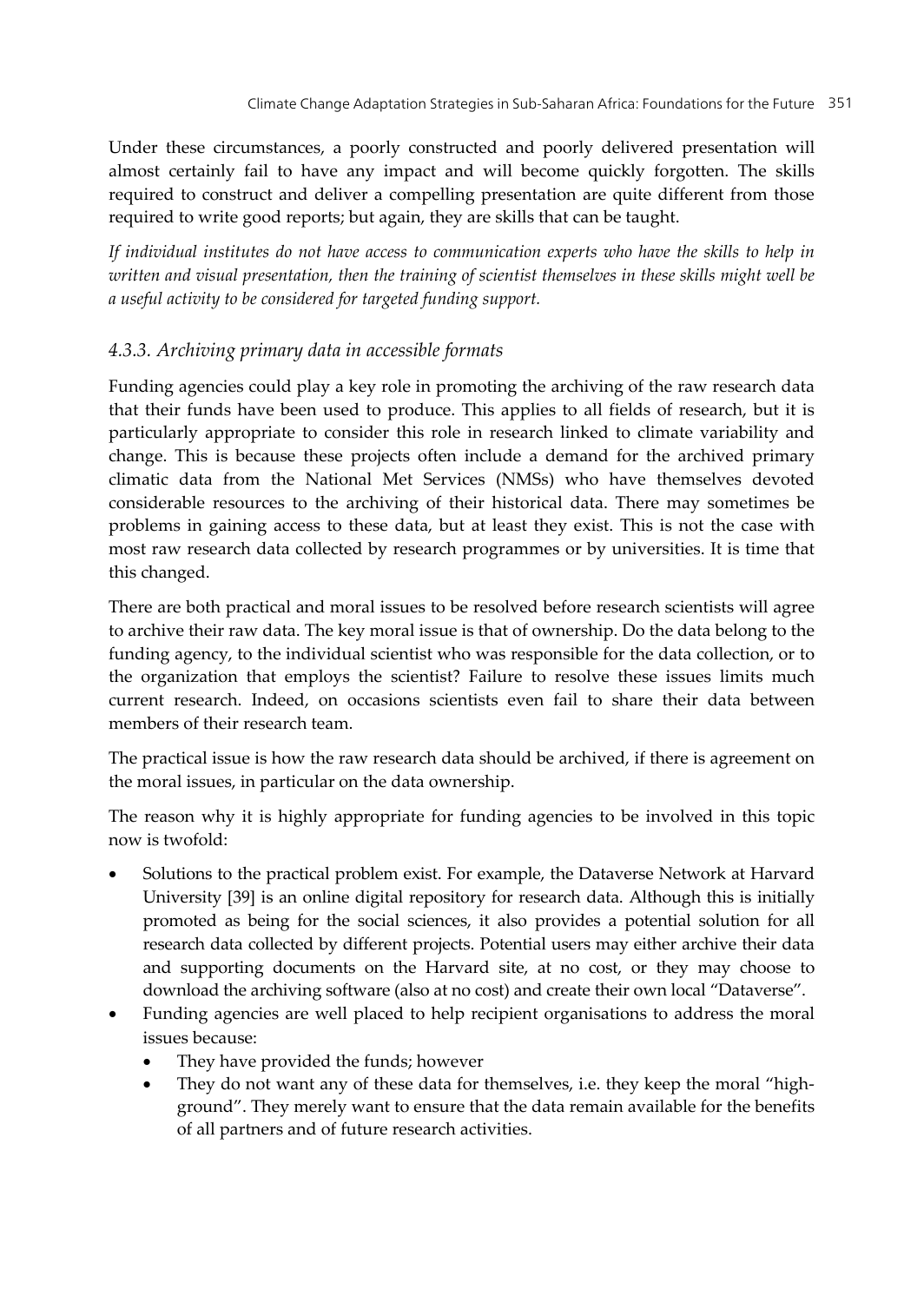*In addressing these issues it is vital that the topic of ownership, and hence of archiving, is addressed at the start of any project. Thus, when researchers agree to undertake a project, they also agree to the archiving of their data and of supporting documents.* 

## **5. Conclusions**

To ensure that African researches are equipped with the best tools and develop strong research capabilities, the authors believe that there is an urgent need to invest in: (i) ways to improve access to information, (ii) ways to enhance the research capacity, and (iii) ways to enhance the impact of the research undertaken.

The following recommendations are the result of extensive work that the authors have undertaken in SSA to support researches to develop adaptation strategies that build resilience of agriculture to climate change. These recommendations are summarised here:

#### **Improved access to information**

- Support for a dedicated review of the literature and the production of an easily accessible annotated bibliography of up-to-date climate risk management and adaptation literature.
- Development of 'databases' of previous or on-going projects held by individual institutions and funding agencies.
- Access to high quality and long-term daily weather data is crucial for a critical analysis of climate-induced risk and climate change research. Such data is too important to be considered the property of a single institution and should be viewed as a public good*.*
- Given the importance of establishing a critical mass of research personnel for the future, support for the development of a comprehensive and integrated curriculum on climate change is essential.

#### **Enhanced research capacity**

- Promote rigorous scientific research design and approaches to make sure that research on climate change adaptation is conceived and undertaken in the context of the impacts of other important drivers of change.
- Support for training, both in climate risk analysis and in the use of weather-driven crop growth simulation models, to assess the impact of climate variability and change on agricultural production.
- Individual training should not be funded in isolation, but rather as an agreed capacity development program for institutes to develop the improved working practices of their staff and of their institute in this complex area of climate variability and change.

#### **Enhancing the impacts of research**

 Support for good reporting, both written and visual, is essential as it ensures a higher and wider impact of the research outputs and consequently better outcomes and decisions.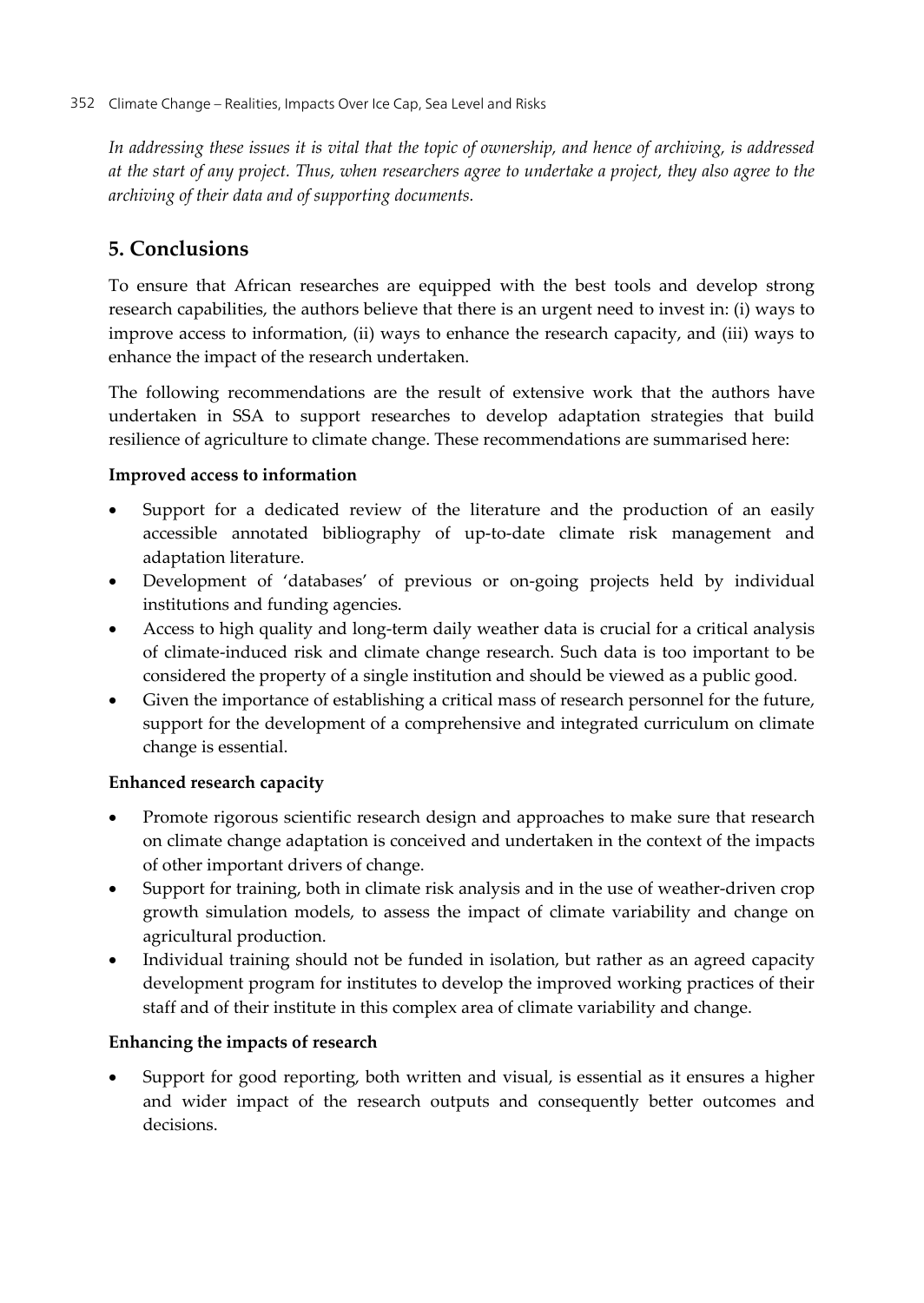Ensure that primary datasets that, developed using public funds, are properly archived and are made publically available once the researchers have completed their analyses and reporting.

## **Author details**

P. J. M. Cooper\* *School of Agriculture, Policy and Development, University of Reading, UK* 

R. D. Stern *Statistical Services Centre, University of Reading, UK* 

M. Noguer and J. M. Gathenya *Walker Institute for Climate System Research, University of Reading, UK* 

# **Acknowledgement**

Authors gratefully would like to acknowledge all funding agencies that have supported the work. Thanks are due to the African Development Bank who supported a four year project (2007 – 2010) entitled '*Managing Uncertainty: Innovation Systems for Coping with Climate Variability and Change'* through a grant to the International Crops Research Institute for the Semi-arid Tropics (ICRISAT), and to the Rockefeller Foundation who are currently funding the authors' project entitled '*Supporting the Rockefeller Foundation Climate Change Units (CCU) in East and Central Africa'* (2010-2014).

## **6. References**

- [1] FAO. 2005. Increasing Fertilizer Use and Farmer Access in Sub-Saharan Africa: A Literature Review. Agricultural Management, Marketing and Finance Service (AGSF), Agricultural Support Systems Division. Rome: FAO
- [2] World Bank (2000). *Can African Claim the 21st century? The World Bank*, Washington, D.C. World Bank
- [3] Sanchez, P.A., Denning, G.L. and Nziguheba, G. (2009). The African Green Revolution moves forward. *Food Security*1:37–44.
- [4] Barrett, C., Lynam, J. and Place, F. (2002). Towards improved natural resource management in African agriculture.In *Natural Resources Management in African Agriculture: Understanding and Improving Current Practices*. (EdsC.B. Barrett and F. Place). Wallingford, UK: CABI Publishing, 287–296.
- [5] Collier, P. and Gunning, J. (1999). Why has Africa grown slowly? *Journal of Economic Perspectives* 13: 3–22.
- [6] Cooper, P. J. M., Dimes, J., Rao, K. P. C., Shapiro, B., Shiferaw, B. and Twomlow, S. (2008). Coping better with current climatic variability in the rain-fed farming systems of

j

<sup>\*</sup> Corresponding Author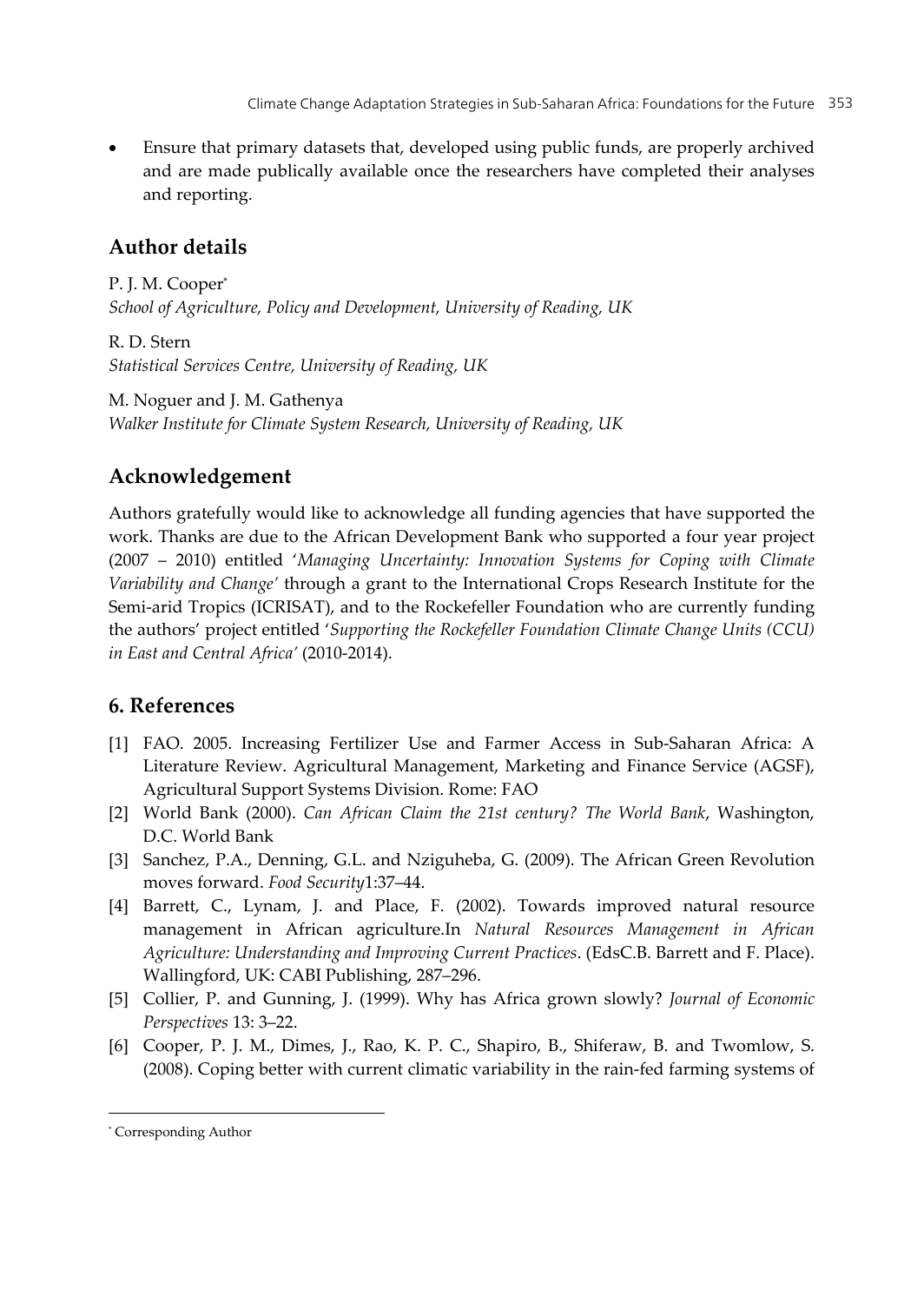sub-Saharan Africa: An essential first step in adapting to future climate change? *Agriculture, Ecosystems and Environment* 126: 24–35.

- [7] IPCC (2007). Regional climate projections. In: *Climate Change 2007: The Physical Science Basis. Contribution of Working Group 1 to the Fourth Assessment Report of the Intergovernmental Panel on Climate Change.* (Eds S. Solomon, D. Quin,M.Manning, Z. Chen, M. Marquis, K. B. Averyt, M. Tignor and H. L. Miller). Cambridge, UK: Cambridge University Press.
- [8] IISD (2003). *Livelihoods and Climate Change: Combining disaster risk reduction, natural resource management and climate change adaptation in a new approach to the reduction of rural poverty*. IUCN-IISD-SEI-IC Task Force on Climate Change. Published by IISD.
- [9] Hawkins, E. and Sutton, R. T. (2009). The potential to narrow uncertainty in regional climate predictions./ <http://centaur.reading.ac.uk/1766/> Bulletin of the American Meteorological Society, 90 (8). pp. 1095-1107. ISSN 1520-0477
- [10] Hawkins, E. and Sutton, R. T. (2011). The potential to narrow uncertainty in projections of regional precipitation change./ <http://centaur.reading.ac.uk/5716/> Climate Dynamics, 37 (1-2). pp. 407-418. ISSN 1432-0894
- [11] Lobell, D, Burke, M, Tebaldi, C, Mastrandrea, M, Falcon, W, Naylor, R. (2008) Prioritizing climate change adaptation needs for food security for 2030. *Science* 319: 607– 610
- [12] Thornton PK, Jones PG, Owiyo TM, Kruska RL, Herrero M, Kristjanson P, Notenbaert A, Bekele N, Omolo A, with contributions from Orindi V, Otiende B, Ochieng A, Bhadwal S, Anantram K, Nair S, Kumar V, Kulkar U. (2006). *Mapping climate vulnerability and poverty in Africa.* Report to the Department for International Development. International Livestock Research Institute, Nairobi, Kenya. 200pp
- [13] Williams, A.P. and Funk, C (2010). A westward extension of the warm pool leads to a westward extension of the Walker circulation, drying eastern Africa. *Climate Dynamics*. DOI 10.1007/s00382-010-0984-y . Published January 2011on line with Open Access by Springerlink.com
- [14] Rao, K. P. C., Ndegwa, W. G., Kizito, K. and Oyoo, A. (2011) Climate variability and change: Farmer perceptions and understanding of intra-seasonal variability in rainfall and associated risk in semi-arid Kenya. *Experimental Agriculture* 47: 267–291.
- [15] Osbahr, H., Dorward, P. Stern, R. D and Cooper, S. J. (2011) Supporting agricultural innovation in Uganda to climate risk: linking climate change and variability with farmer perceptions. *Experimental Agriculture* 47: 293–316.
- [16] IPCC (2001). Watson, R. T.; and the Core Writing Team, ed., Climate Change 2001: Synthesis Report, Contribution of Working Groups I, II, and III to the Third Assessment Report of the Intergovernmental Panel on Climate Change, Cambridge University Press, ISBN 0-521-80770-0 (pb: 0-521-01507-3).
- [17] Brown, C., Greene A. M., Block, P. J. Giannini, A. (2008) Review of downscaling methodologies for Africa Applications.IRI Technical Report. pp 31, http://academiccommons.columbia.edu/catalog/ac:126383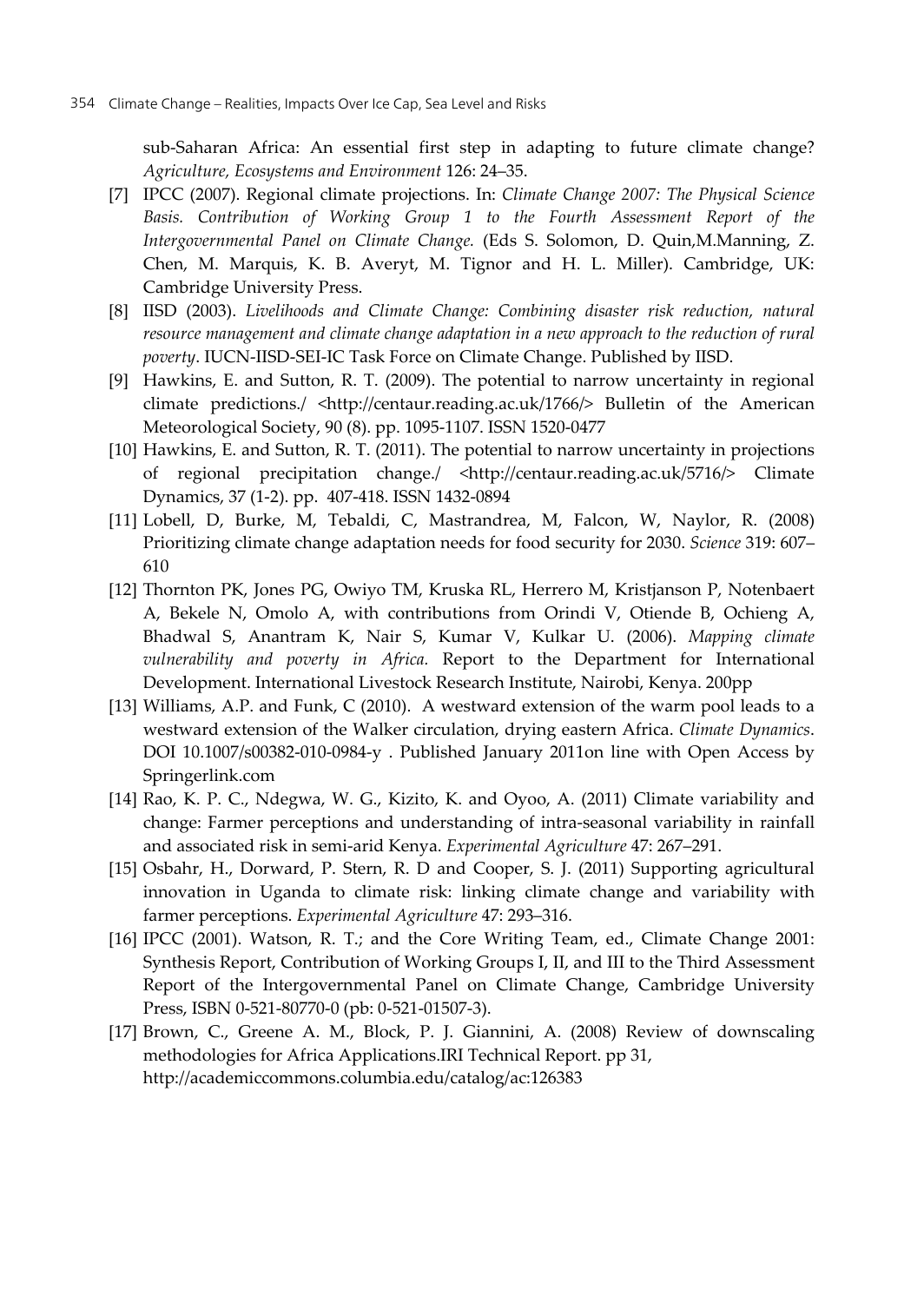- [18] Burton, I. and van Aalst, M. (2004). Look before you leap: A risk management approach for incorporating climate change adaptation into World Bank Operations, *World Bank Monograph*, Washington (DC), DEV/GEN/37 E.
- [19] DFID (2005). *Climate Proofing Africa: Climate and Africa's development challenge*. Department for International Development, London.
- [20] Washington, R., Harrison, M., Conway, D., Black, E., Challinor, A.J., Grimes, D., Jones, R., Morse, A. Kay, G. and Todd, M. (2006) African climate change: taking the shorter route. *Bulletin of the American Meteorological Society* 87:1355–1366.
- [21] Cooper, P. J. M, Rao, K. P. C, Singh, P, Dimes, J, Traore, P. S, Rao, K, Dixit, P. and Twomlow, S. J. (2009). Farming with current and future climate risk: Advancing a 'Hypothesis of Hope' for rainfed agriculture in the semi- arid tropics. *Journal of SAT Agricultural Research* 7: 1–19.
- [22] Matlon, P. and Kristjanson, P., (1988). Farmer's Strategies to Manage Crop Risk in the West African Semi-arid Tropics*.* In: Unger, P.W., Jordan, W.R., Sneed, T.V. and Jensen R.W. (Eds), Challenges in Dryland Agriculture: a Global Perspective. Proceedings of the International Conference on Dryland Farming, August 15 – 19, 1988, Bushland Texas, USA pp 604 – 606.
- [23] Van de Steeg J, Herrero M, Kinyagi J, Thornton PK, Rao KPC, Stern R, Cooper, P (2009). *The influence of climate variability and climate change on the agricultural sector in East and central Africa – Sensitizing the ASARECA strategic plan to climate change.* Research Report 22, ILRI. pp 85. ISBN 92-9146-238-1 [PDF available from authors, ASARECA and ILRI]
- [24] Moore, N., Alagarswamy, G., Pijanowski, B., Thornton, P., Lofgren, B., Olson, J., Andresen, J., Yanda, P. and Qi, J. (2011) East African food security as influenced by future climate change and land use change at local to regional scales *Climatic Change* DOI 10.1007/s10584-011-0116-7. Published on line June 2011 by Springerlink.com
- [25] Intergovernmental Panel on Climate Change IPCC website (http://www.ipcc-data.org/) accessed March 2012.
- [26] Decision and Policy Analysis Program of the International Centre for Tropical Agriculture (CIAT) http://www.ccafs-climate.org/ accessed March 2012.
- [27] Climate Change Agriculture and Food Security Programme (http://ccafs.cgiar.org) accessed March 2012
- [28] Bonifacio, R (2008). *A Preliminary Look at Long Range Weather Patterns in Sudan.* Technical Note SIFSIA-N 03/2008. FAO.
- [29] Stern, R. D. and Cooper, P. J. M. (2011) Assessing climate risk and climate change using rainfall data–a case study from Zambia. *Experimental Agriculture* 47: 241–266.
- [30] Gathenya, M., Mwangi, H., Coe. R and Sang, J. (2011). Climate- and land use-induced risks to watershed servicesin the Nyando River Basin, Kenya. *Experimental Agriculture*  47: 339–356. [PDF available from authors]
- [31] Dixit, P. N., Cooper, P. J.M., Rao, K. P. and Dimes, J. (2011) Adding value to field-based agronomic research through climate risk assessment: A case study of maize production in Kitale, Kenya. *Experimental Agriculture* 47: 317–338.
- [32] Hansen, J. W., Mason, S. J., Sun, L. and Tall, A. (2011) Review of Seasonal Climate Forecasting for Agriculture in Sub-Saharan Africa. *Experimental Agriculture* 47: 205–240.